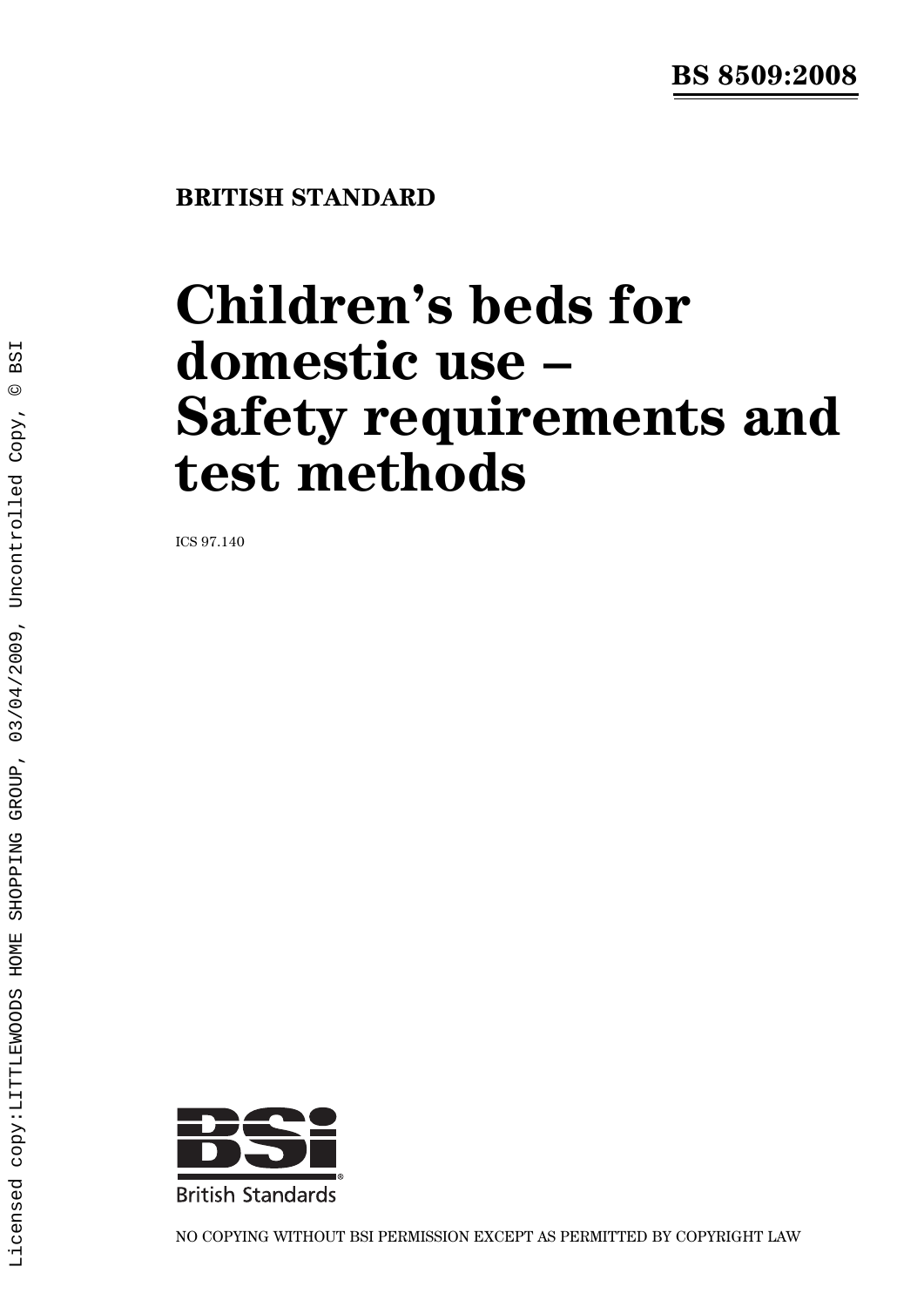$\blacksquare$ 

#### **Publishing and copyright information**

The BSI copyright notice displayed in this document indicates when the document was last issued.

© BSI 2008

ISBN 978 0 580 59411 3

The following BSI references relate to the work on this standard: Committee reference CW/41 Draft for comment 08/30168262 DC

#### **Publication history**

First published August 2008

### **Amendments issued since publication**

Amd. no. Date Text affected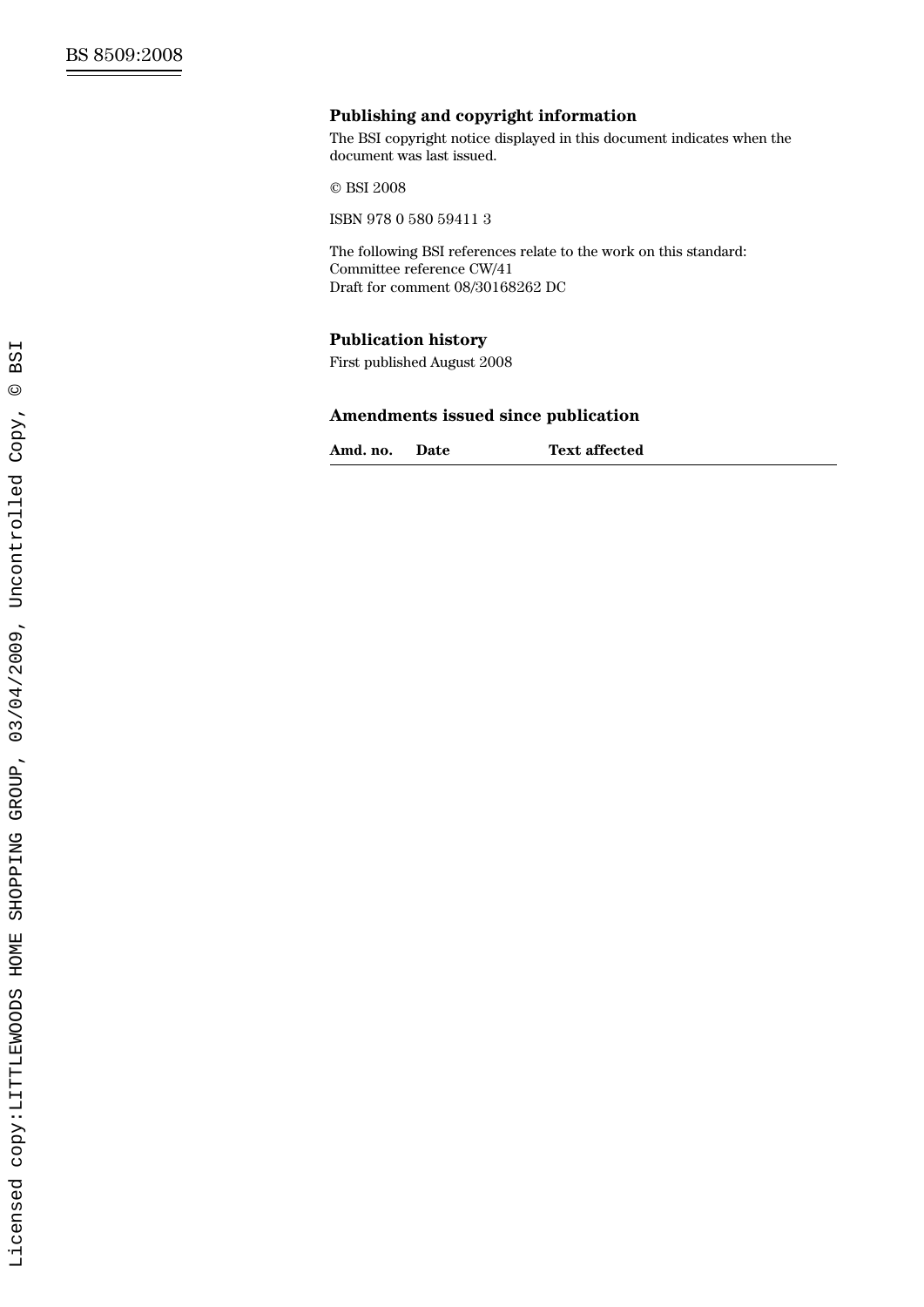## **Contents**

Foreword *iii*

- **1** [Scope](#page-6-0)  *1*
- **2** [Normative references](#page-6-1)  *1*
- **3** Terms and definitions *[1](#page-6-2)*
- **4** [General requirements](#page-7-0)  *2*
- **5** [Chemical hazards](#page-17-0) *12*
- **6** [Thermal hazards](#page-17-1) *12*
- **7** [Mechanical hazards gaps and openings](#page-18-0) *13*
- **8** [Mechanical hazards folding](#page-21-0) *16*
- **9** [Mechanical hazards crushing and shearing](#page-22-0) *17*
- **10** [Mechanical hazards protruding parts](#page-22-1) *17*
- **11** [Mechanical hazards entanglement in cords, ribbons and similar](#page-23-0)  [parts](#page-23-0) *18*
- **12** [Mechanical hazards small parts](#page-23-1) *18*
- **13** [Mechanical hazards suffocation](#page-24-0) *19*
- **14** [Mechanical hazards edges and protruding parts](#page-25-0) *20*
- **15** [Mechanical hazards points and wires](#page-25-1) *20*
- **16** [Mechanical hazards inadequate structural integrity materials](#page-25-2)  [and fastenings](#page-25-2) *20*
- **17** [Mechanical hazards inadequate structural integrity vertical](#page-26-0)  [static strength of bed base edges](#page-26-0) *21*
- **18** [Mechanical hazards inadequate structural integrity vertical](#page-26-1)  [impact strength of bed base](#page-26-1) *21*
- **19** [Mechanical hazards inadequate structural integrity durability](#page-27-0)  [of bed base](#page-27-0) *22*
- **20** [Mechanical hazards inadequate structural integrity durability](#page-28-0)  [of bed edge](#page-28-0) *23*
- **21** [Mechanical hazards inadequate structural integrity strength](#page-29-0)  [of head and foot boards](#page-29-0) *24*
- **22** [Mechanical hazards inadequate structural integrity strength](#page-29-1)  [of side guards and/or safety rails](#page-29-1) *24*
- **23** [Mechanical hazards inadequate structural integrity strength](#page-30-0)  [of top rails for four poster features](#page-30-0) *25*
- **24** [Product information](#page-31-0) *26*

#### **List of figures**

- [Figure 1 Hip probe](#page-8-0)  *3*
- [Figure 2 Head probe](#page-9-0)  *4*
- [Figure 3 V and irregular shaped openings template](#page-9-1)  *4*
- [Figure 4 Finger probe with hemispherical end](#page-10-0)  *5*
- [Figure 5 Finger probe with conical end](#page-10-1)  *5*
- [Figure 6 Conical probe](#page-11-0)  *6*
- [Figure 7 Loop and mass](#page-12-0)  *7*
- [Figure 8 Ball chain](#page-12-1)  *7*
- [Figure 9 Small parts cylinder](#page-13-0)  *8*
- [Figure 10 Bed base impactor](#page-14-0)  *9*
- [Figure 11 Striking surface](#page-15-0) *10*
- [Figure 12 Bed base loading pad](#page-15-1) *10*
- [Figure 13 Naturalistically shaped loading pad geometry: moulded](#page-16-0)
- [fibre glass construction](#page-16-0) *11*
- [Figure 14 Method of insertion of portion B](#page-19-0) *14*
- [Figure 15 Method of insertion of portion B](#page-19-1) *14*
- [Figure 16 Method of insertion of portion A](#page-20-0) *15*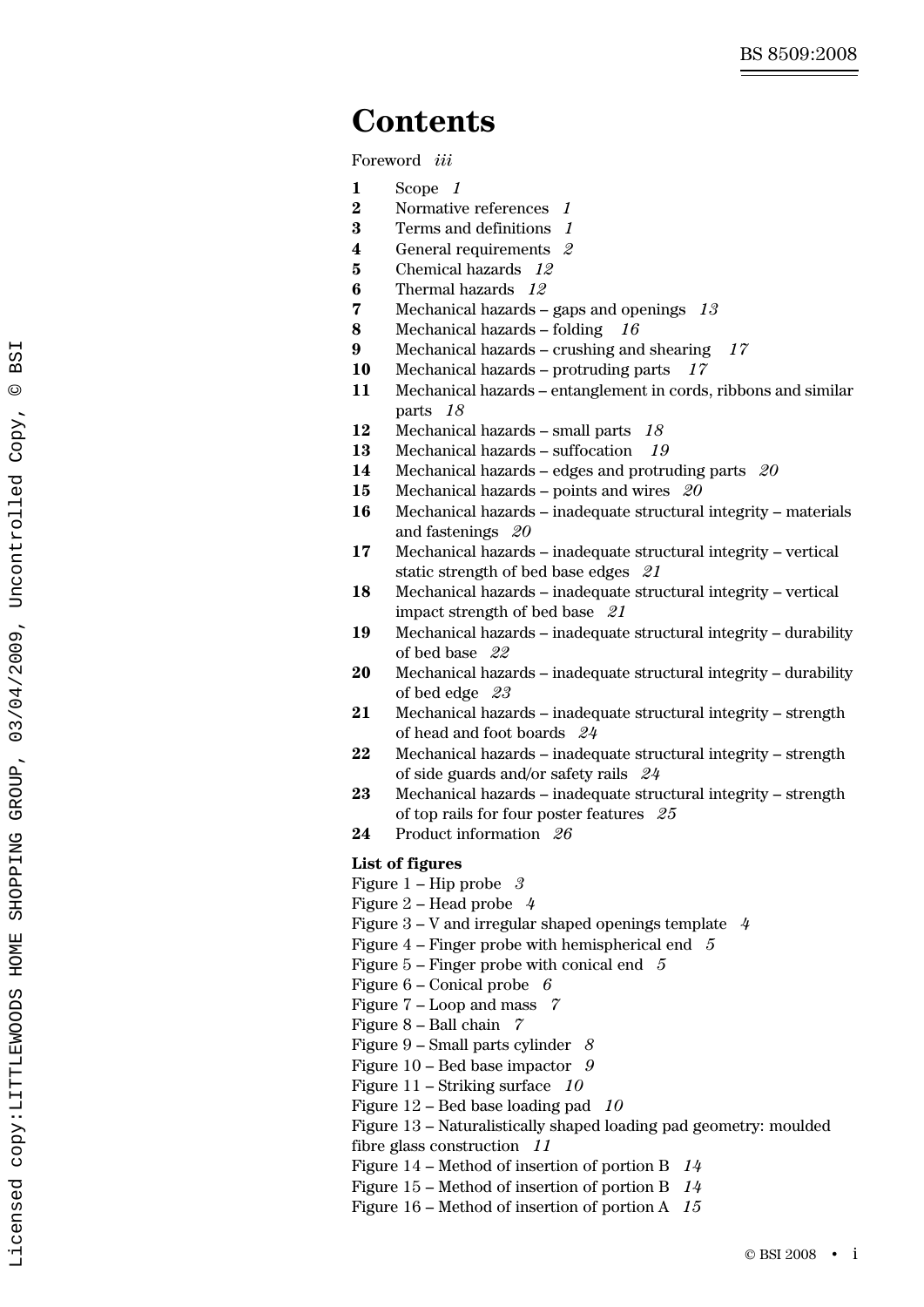- [Figure 17 Vertical static strength test of bed edge](#page-26-2) *21*
- [Figure 18 Vertical impact points](#page-27-1) *22*
- [Figure 19 Durability of bed base test positions](#page-28-1) *23*
- [Figure 20 Loading of top side rail](#page-30-1) *25*
- [Figure 21 Loading of top end rail](#page-31-1) *26*

#### **Summary of pages**

This document comprises a front cover, an inside front cover, pages i to iv, pages 1 to 27 and a back cover.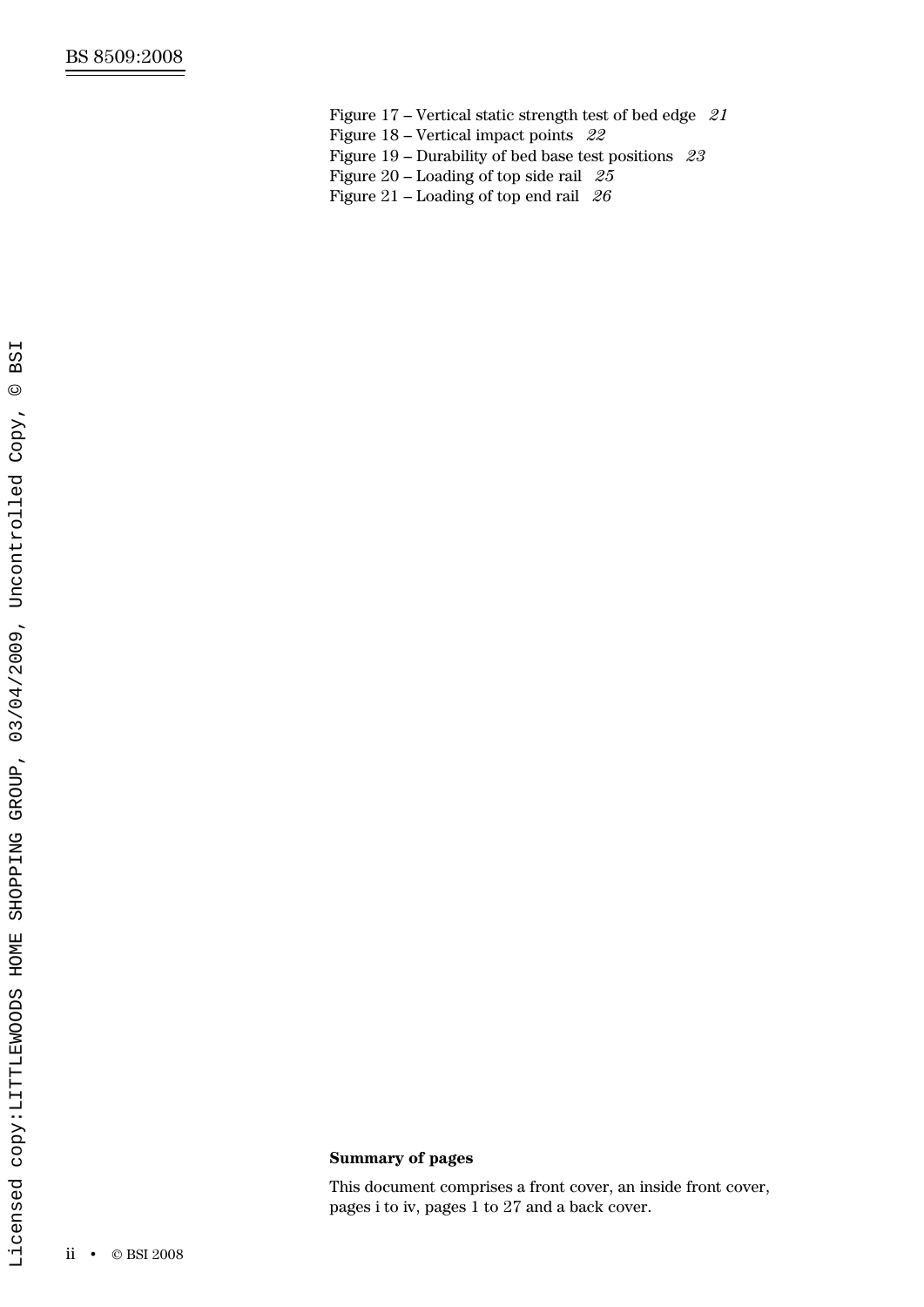## **Foreword**

### **Publishing information**

This British Standard is published by BSI and came into effect on 29 August 2008. It was prepared by Technical Committee CW/41, *Child use and care articles*. A list of organizations represented on this committee can be obtained on request to its secretary.

### **Information about this document**

This is a new standard, which has been written to cover children's beds that fall outside the scope of BS EN 716.

### **Use of this document**

It has been assumed in the preparation of this British Standard that the execution of its provisions will be entrusted to appropriately qualified and experienced people, for whose use it has been produced.

#### **Presentational conventions**

The provisions of this standard are presented in roman (i.e. upright) type. Its requirements are expressed in sentences in which the principal auxiliary verb is "shall".

*Commentary, explanation and general informative material is presented in smaller italic type, and does not constitute a normative element.*

### **Contractual and legal considerations**

This publication does not purport to include all the necessary provisions of a contract. Users are responsible for its correct application.

**Compliance with a British Standard cannot confer immunity from legal obligations.**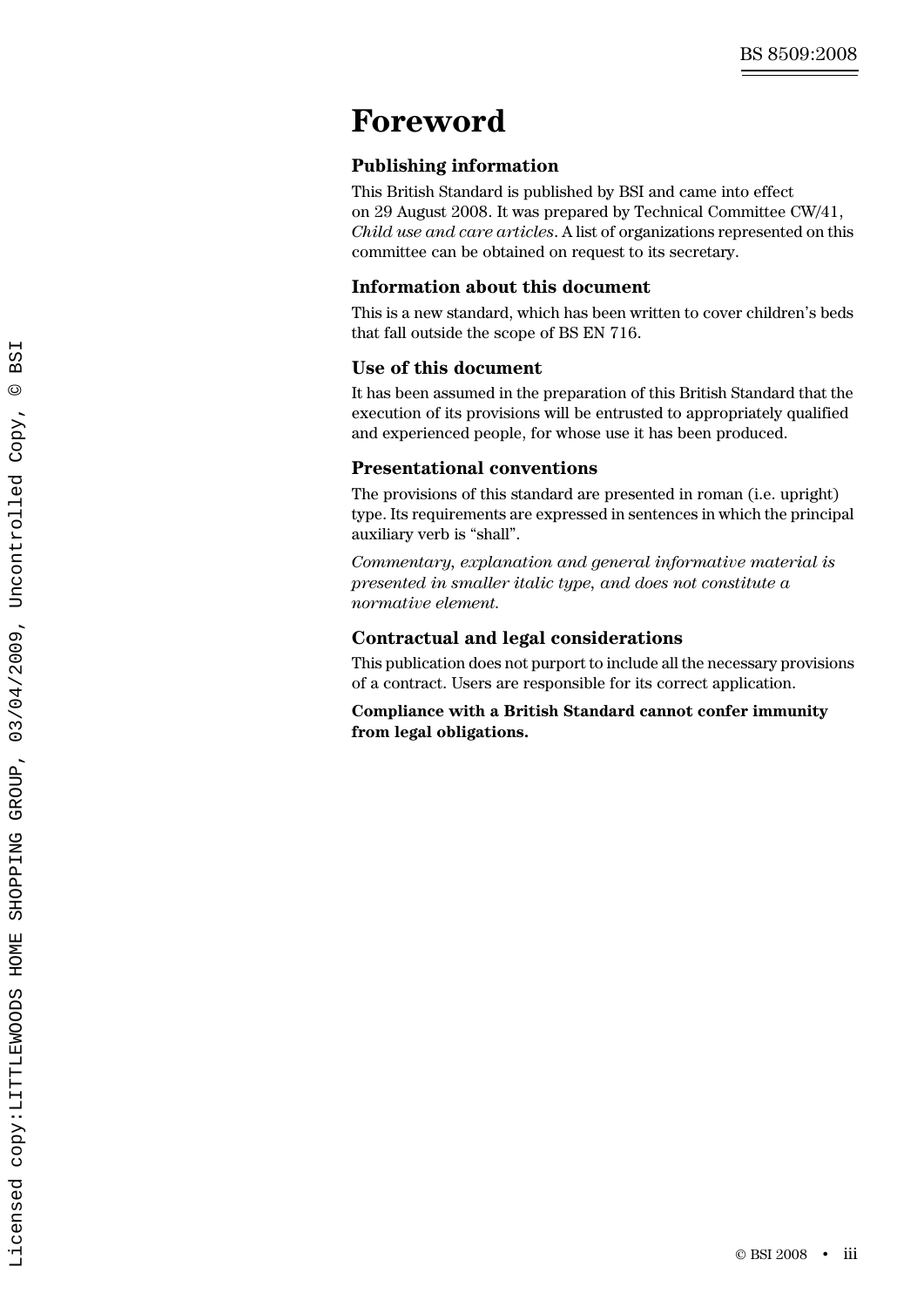BS 8509:2008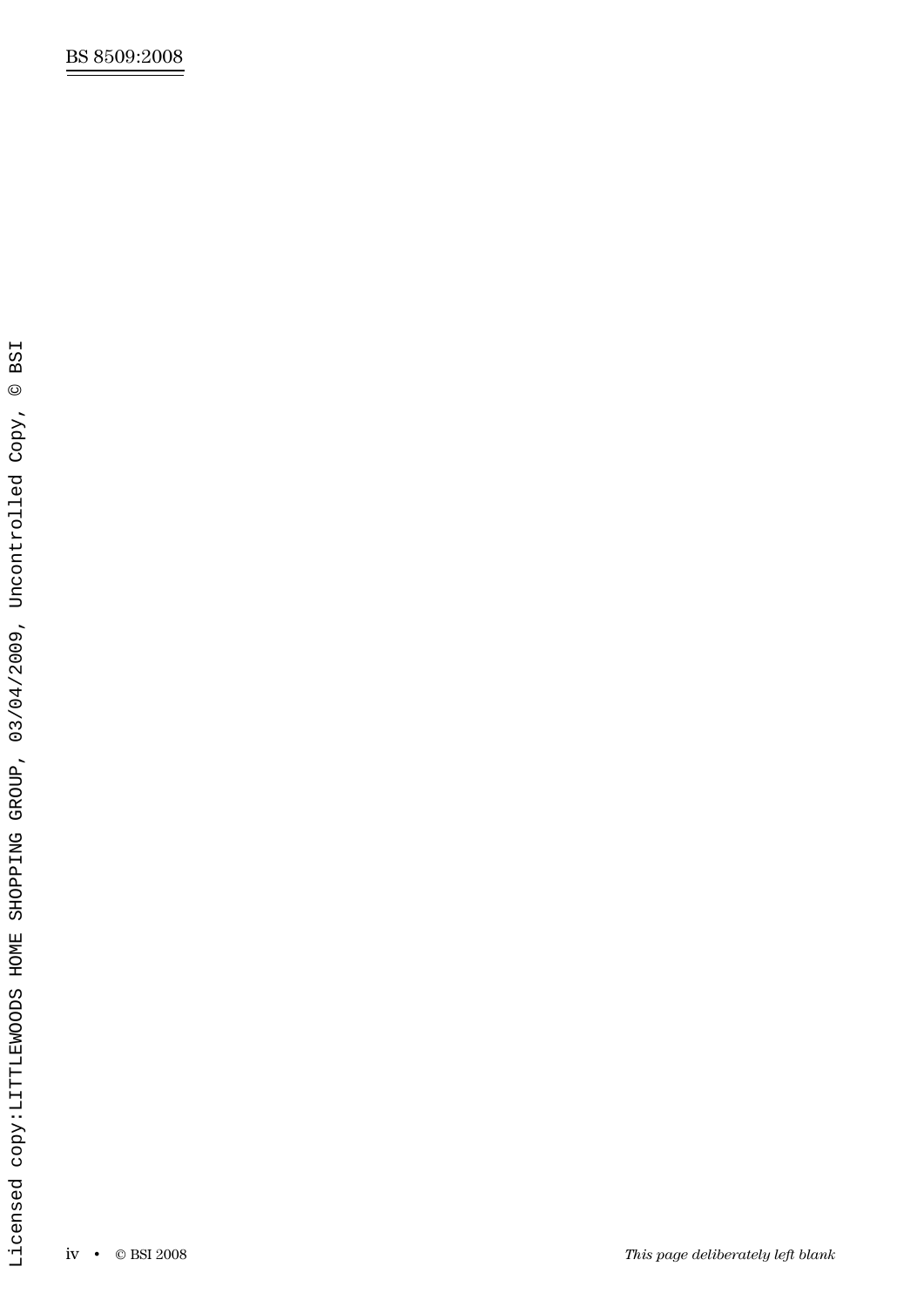## <span id="page-6-0"></span>**1 Scope**

This British Standard specifies requirements for the safety of children's beds for domestic use with a maximum internal width of 1 000 mm and a maximum height of bed base of 400 mm.

The requirements apply to children's beds that are fully assembled and ready for use.

This British Standard does not apply to foldaway beds, bunk and high beds, cabin/mid-height beds, children's cots, bedside cots and children's cots that allow free access for the child by means of a hinged opening or removal of some vertical bars/slats.

This standard does not cover products that have been incorporated into children's beds, for example luminaires, tables or storage furniture.

## <span id="page-6-1"></span>**2 Normative references**

The following referenced documents are indispensable for the application of this document. For dated references, only the edition cited applies. For undated references, the latest edition of the referenced document (including any amendments) applies.

BS EN 71-1, *Safety of toys – Part 1: Mechanical and physical properties*

BS EN 71-2:2006, *Safety of toys – Part 2: Flammability*

BS EN 71-3, *Safety of toys – Part 3: Specification for migration of certain elements*

BS EN 716 (all parts), *Furniture – Children's cots and folding cots for domestic use*

BS EN 717-2, *Wood-based panels – Determination of formaldehyde release – Part 2: Formaldehyde release by the gas analysis method*

BS EN 1084, *Plywood – Formaldehyde release classes determined by the gas analysis method*

BS EN 1103, *Textiles – Fabrics for apparel – Detailed procedure to determine the burning behaviour*

BS EN ISO 2439:2001, *Flexible cellular polymeric materials – Determination of hardness (indentation technique)*

BS EN ISO 14184-1, *Textiles – Determination of formaldehyde – Part 1: Free and hydrolyzed formaldehyde (water extraction method)*

## **3 Terms and definitions**

#### <span id="page-6-2"></span>**3.1 child's bed**

cot bed, toddler bed or junior bed

#### **3.2 cot bed**

bed converted from a cot for use by one child aged 18 months to 4 years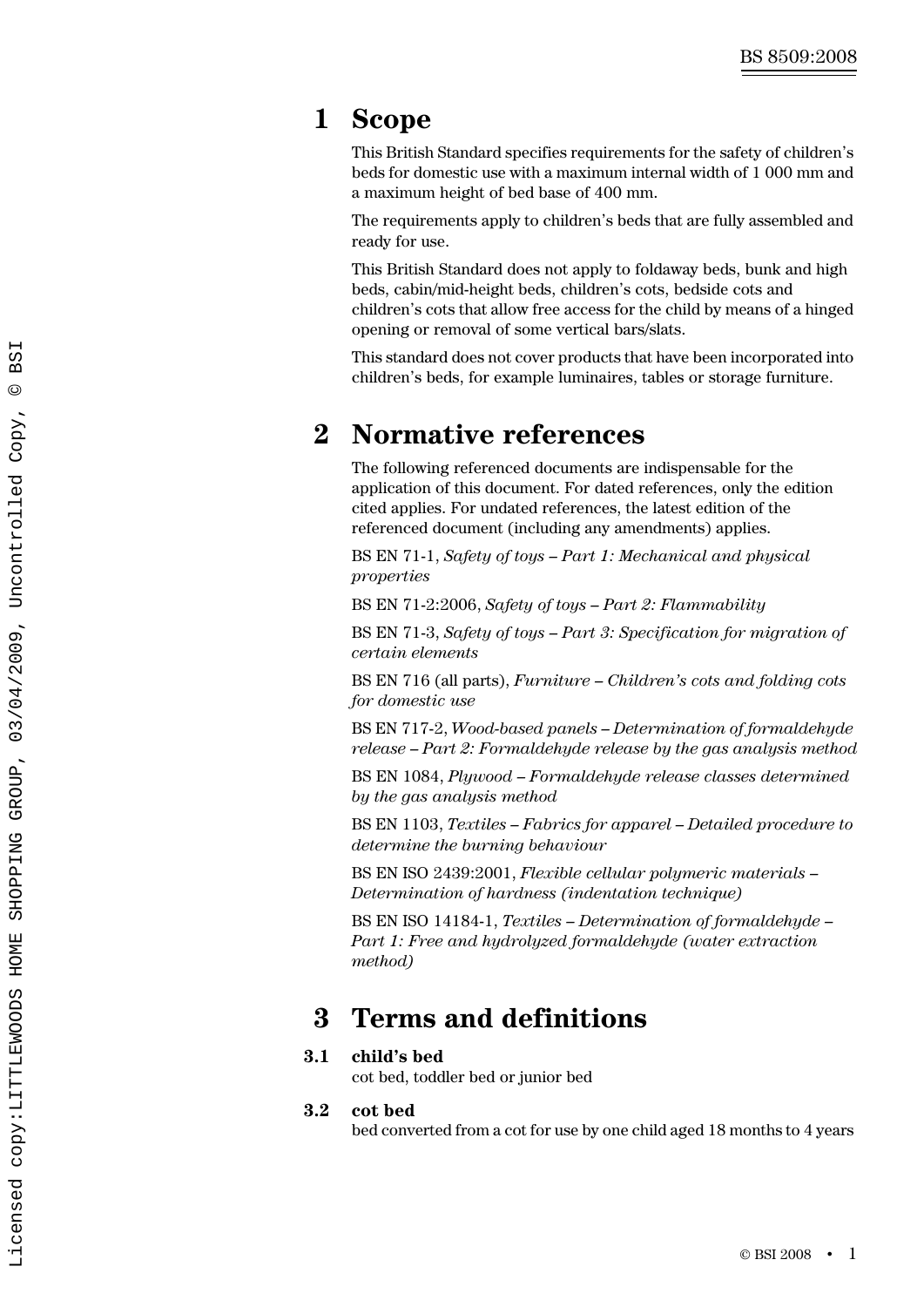#### **3.3 toddler bed**

bed for use by one child aged 18 months to 4 years with a maximum internal length of 1 500 mm

*NOTE This might include child appealing designs such as cars, castles and four poster beds.*

#### **3.4 junior bed**

bed for use by one child aged over 4 years

*NOTE This might include child appealing designs such as cars, castles and four poster beds.*

#### **3.5 side guard**

component that is higher than the mattress and extends along one side of the child's bed for about one third of the bed's total length

#### **3.6 safety rail**

component that is higher than the mattress and extends along the entire length of the child's bed, fixed to both head and foot boards

## <span id="page-7-0"></span>**4 General requirements**

### **4.1 Guards and safety rails**

Side guards or safety rails shall not be fitted to junior beds.

*NOTE Side guards and safety rails may be fitted to cot beds and toddler beds.*

### **4.2 Mattresses**

If mattress is supplied with the child's bed, the gap between the mattress and the sides and ends of the child's bed shall be no greater than 30 mm with the mattress in any position.

## **4.3 Cot beds**

*NOTE A cot may be converted into a cot bed by having either both sides or a single side completely removed and different foot and/or head boards fitted.*

**4.3.1** A cot bed, when assembled as a cot, shall conform to BS EN 716 and then the same sample, assembled as a cot bed, shall be assessed to this standard.

**4.3.2** One sample of a cot bed shall undergo the structural integrity testing of BS EN 716 and of this standard without failure.

## **4.4 Test conditions**

**4.4.1** Tests shall be carried out in ambient conditions of 15 °C to 25 °C.

**4.4.2** The tests shall be applied to children's beds that are fully assembled and ready for use.

If of knock-down type, the child's bed shall be assembled according to the manufacturer's instructions. Knock-down fittings shall be tightened before testing and not be retightened throughout the testing procedures unless this is specifically required by the manufacturer.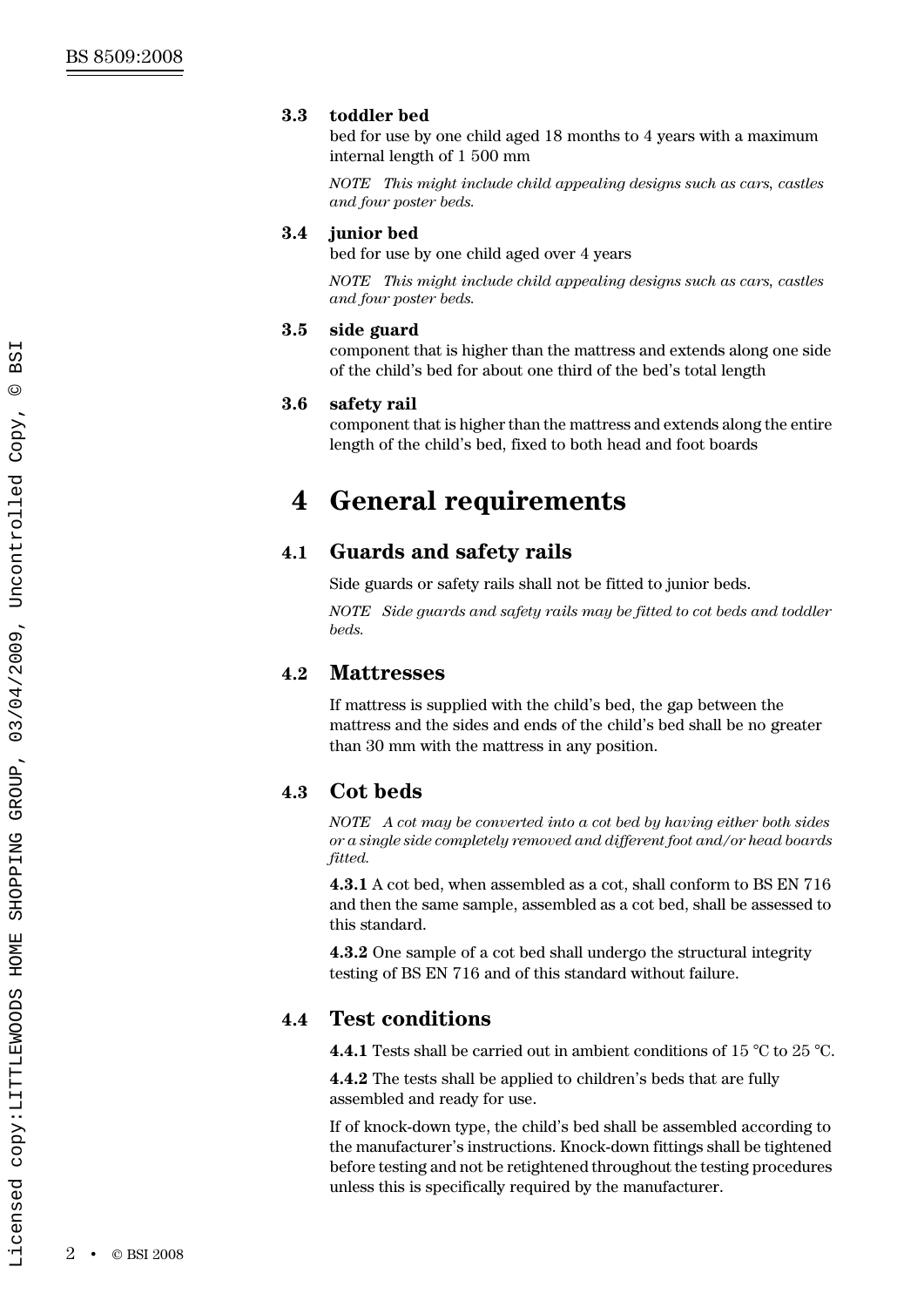If the child's bed can be assembled or combined in different ways, the most onerous combinations shall be used for each test.

**4.4.3** Unless otherwise stated, tests shall be carried out on the same sample in the order listed in this standard.

### **4.5 Apparatus**

**4.5.1** Unless otherwise stated, the following tolerances shall apply.

- Forces:  $\pm 5\%$  of the nominal force.
- Masses:  $\pm 0.5\%$  of the nominal mass.
- Dimensions:  $\pm 1.0$  mm of the nominal dimension.
- Angles:  $\pm 2^{\circ}$  of the nominal angle.
- Positioning of loading pads:  $\pm 5$  mm.
- Duration of forces:  $2 s \pm 1 s$  for durability tests/10  $s \pm 2 s$  for static load tests.

*NOTE 1 The tests are described in terms of the application of forces, however masses can be used.* 

*NOTE 2 Unless otherwise specified, the test forces may be applied by any suitable device which does not adversely affect the results.*

<span id="page-8-1"></span>**4.5.2** *Hip probe*, made from plastics or other hard, smooth material with the dimensions given in [Figure 1.](#page-8-0)

<span id="page-8-0"></span>

<span id="page-8-2"></span>**4.5.3** *Head probe*, made from plastics or other hard, smooth material with the dimensions given in [Figure 2.](#page-9-0)

### © BSI 2008 • 3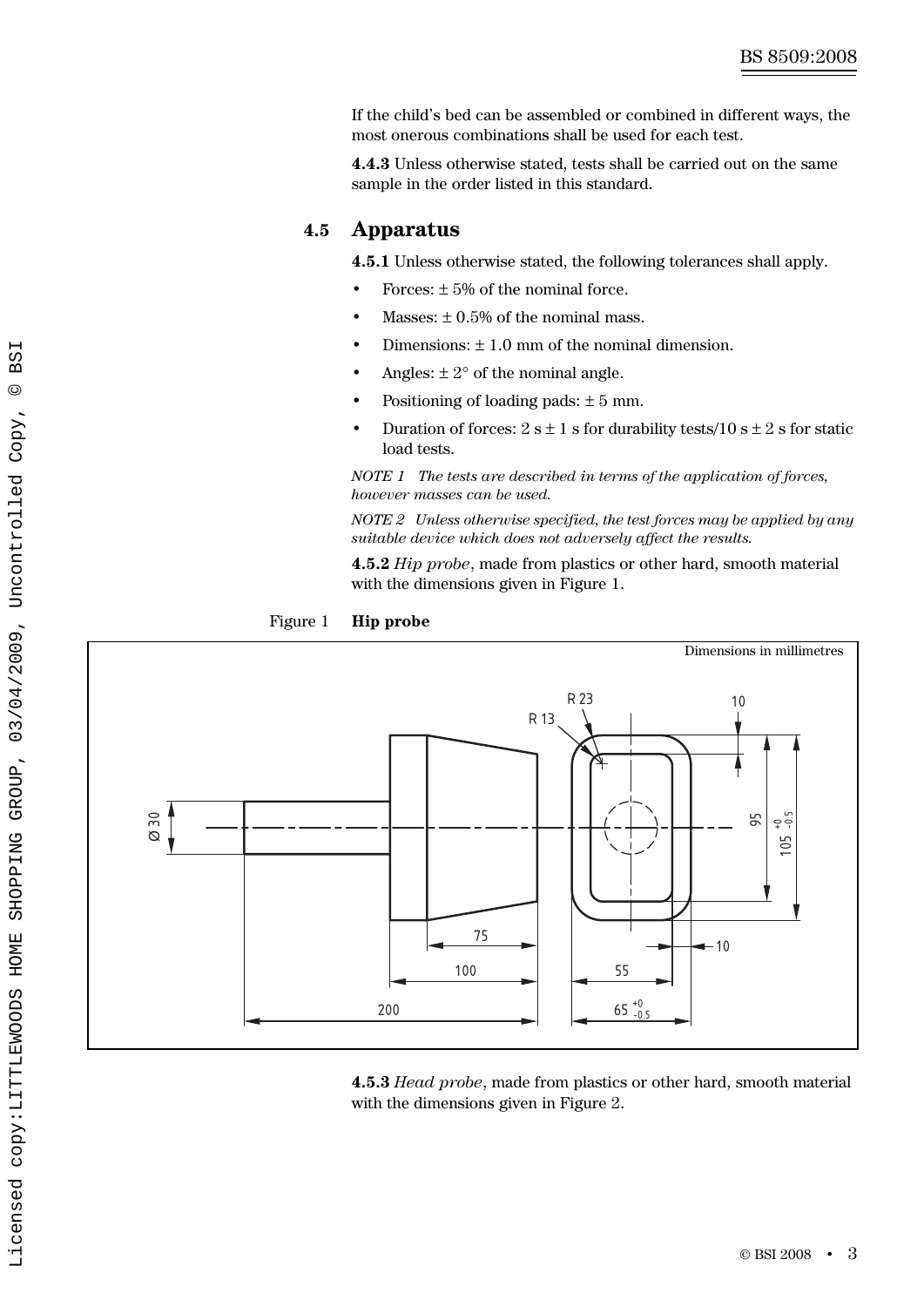#### <span id="page-9-0"></span>Figure 2 **Head probe**



<span id="page-9-2"></span>**4.5.4** *V and irregular shaped template*, made from plastics or other hard, smooth material with the dimensions given in [Figure 3](#page-9-1).

#### <span id="page-9-1"></span>Figure 3 **V and irregular shaped openings template**



<span id="page-9-3"></span>**4.5.5** *Two finger probes with hemispherical ends*, one of 7 mm diameter and the other 12 mm, made from plastics or other hard smooth material (see [Figure 4\)](#page-10-0), and capable of being mounted on a device for exerting force in such a way that the hemispherical ends can be presented to openings.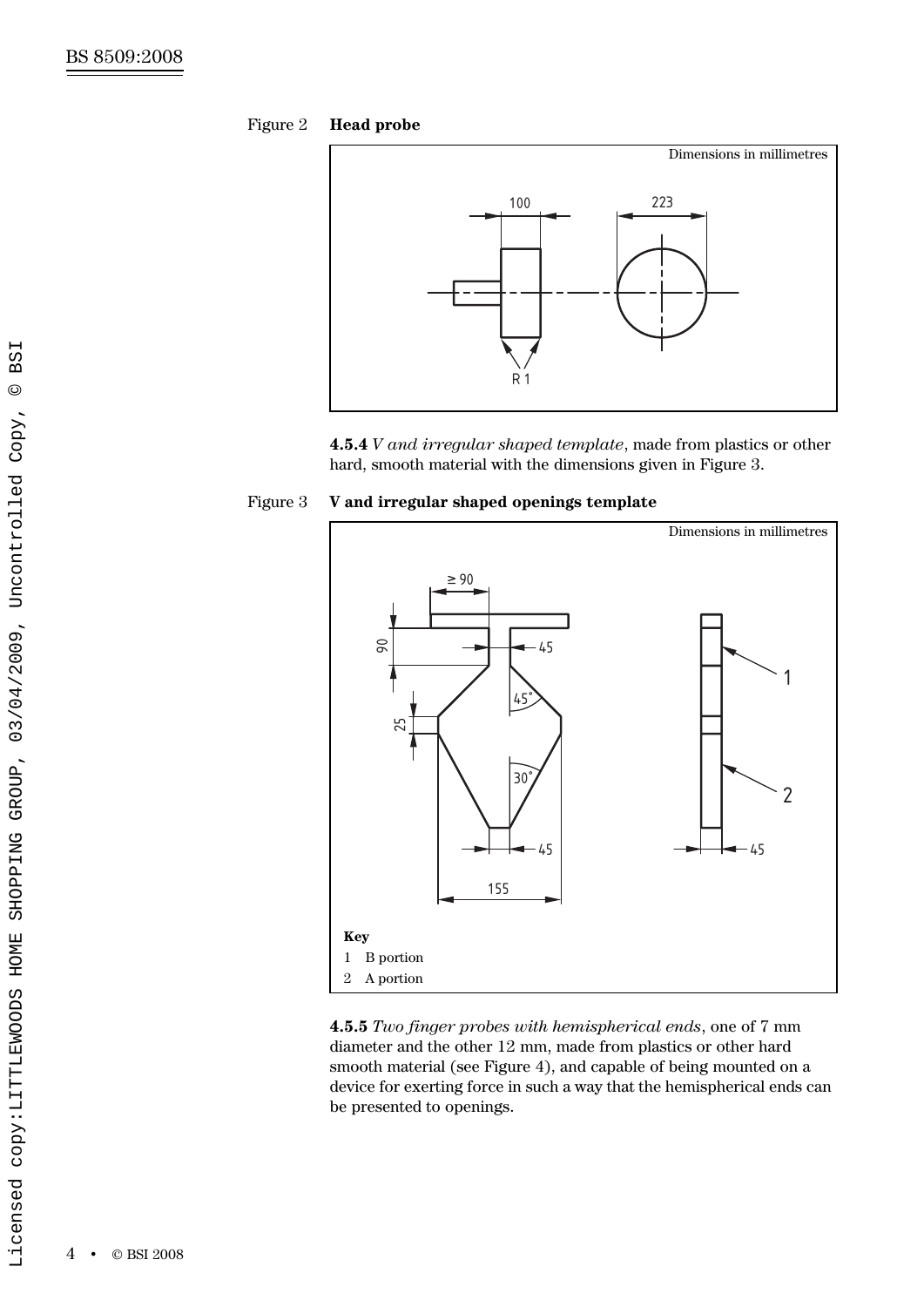<span id="page-10-0"></span>Figure 4 **Finger probe with hemispherical end**



<span id="page-10-2"></span>**4.5.6** *Finger probe with a conical end*, of 7 mm diameter, made from plastics or other hard smooth material (see [Figure 5\)](#page-10-1), and capable of being mounted on a device for exerting force in such a way that the conical end can be presented to openings.

<span id="page-10-1"></span>Figure 5 **Finger probe with conical end**



<span id="page-10-3"></span>**4.5.7** *Three probes with conical ends*, made of plastics or other hard, smooth material, and capable of being mounted on a device for exerting force in such a way that the conical ends can be presented to openings, each with:

- a) an angle of  $30^\circ \pm 0.5^\circ$ ; and
- b) diameters of:  $25 \frac{+0.1}{-0}$  mm),  $60 \frac{+0.1}{-0}$  mm) or  $85 \frac{+0.1}{-0}$  mm) as applicable (see [Figure 6](#page-11-0)).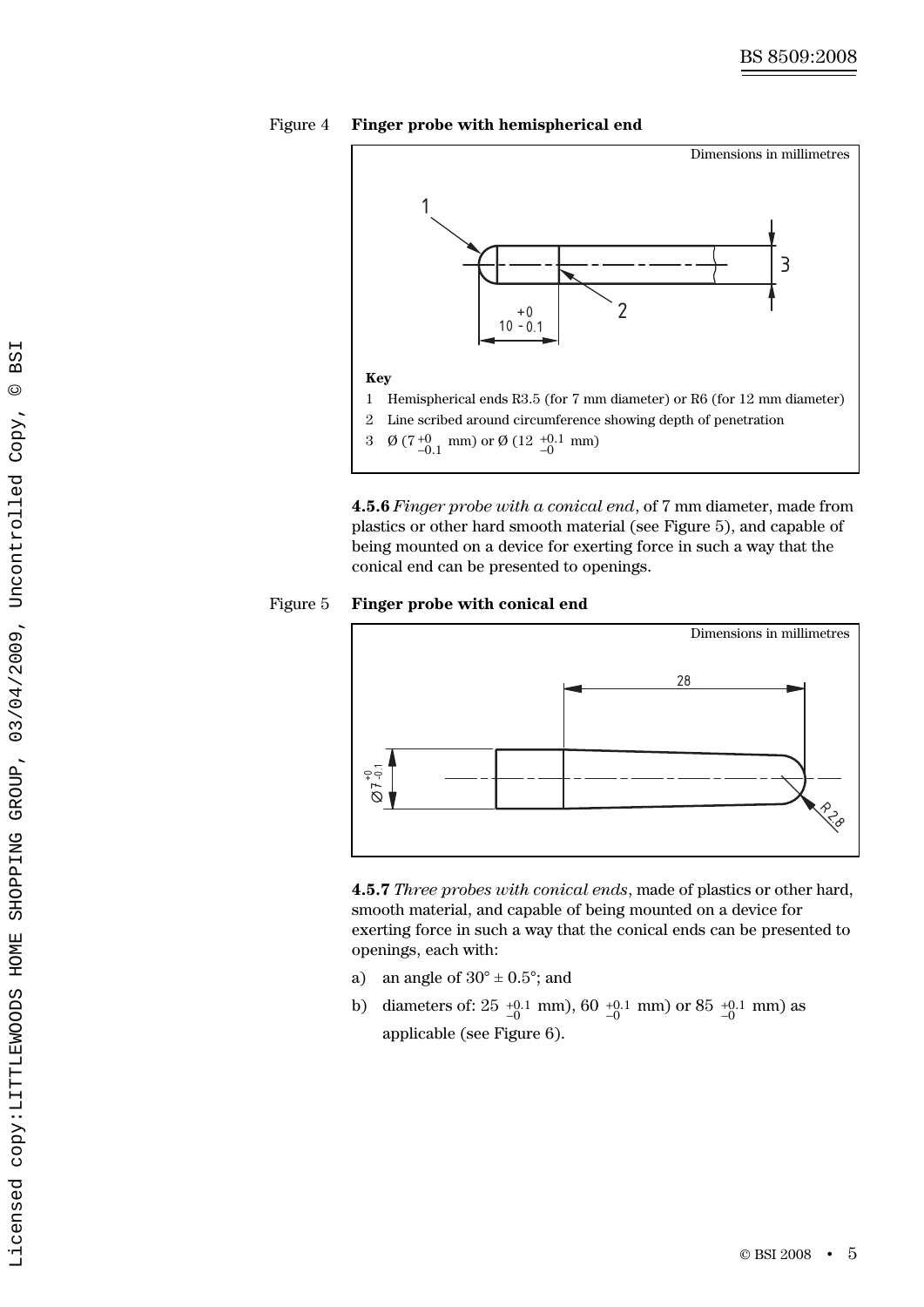<span id="page-11-0"></span>



<span id="page-11-1"></span>**4.5.8** *Ball chain loop attached to a spherical mass* (see [Figure 7](#page-12-0)):

- a) the ball chain comprising a chain of balls each with a diameter of  $3.2$  mm  $\pm$  0.1 mm and with a distance of 4 mm between ball centres (see [Figure 8\)](#page-12-1);
- b) the smooth spherical mass being  $2.5 \text{ kg} \pm 0.05 \text{ kg}$  with a diameter of 115 mm;
- c) the ball chain loop being formed by entering the ball chain into the spherical mass at a common fixing point with a ball from each side of the chain in contact with each other;
- d) the external peripheral length of the ball chain loop being  $400^{+5}_{-0}$  mm.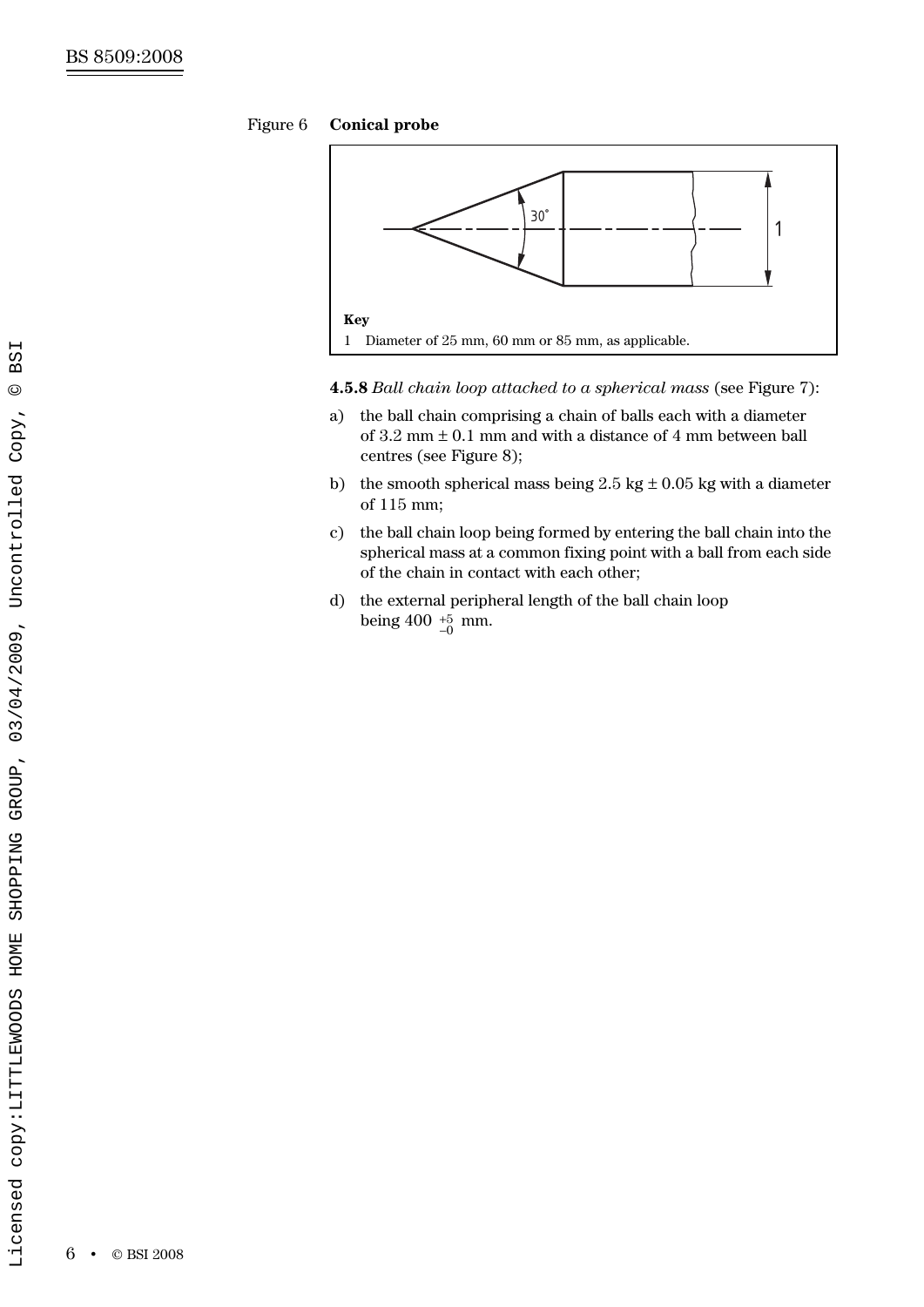### BS 8509:2008

<span id="page-12-0"></span>Figure 7 **Loop and mass**



<span id="page-12-1"></span>Figure 8 **Ball chain**



<span id="page-12-2"></span>**4.5.9** *Cylinder*, having the main dimensions given in [Figure 9](#page-13-0).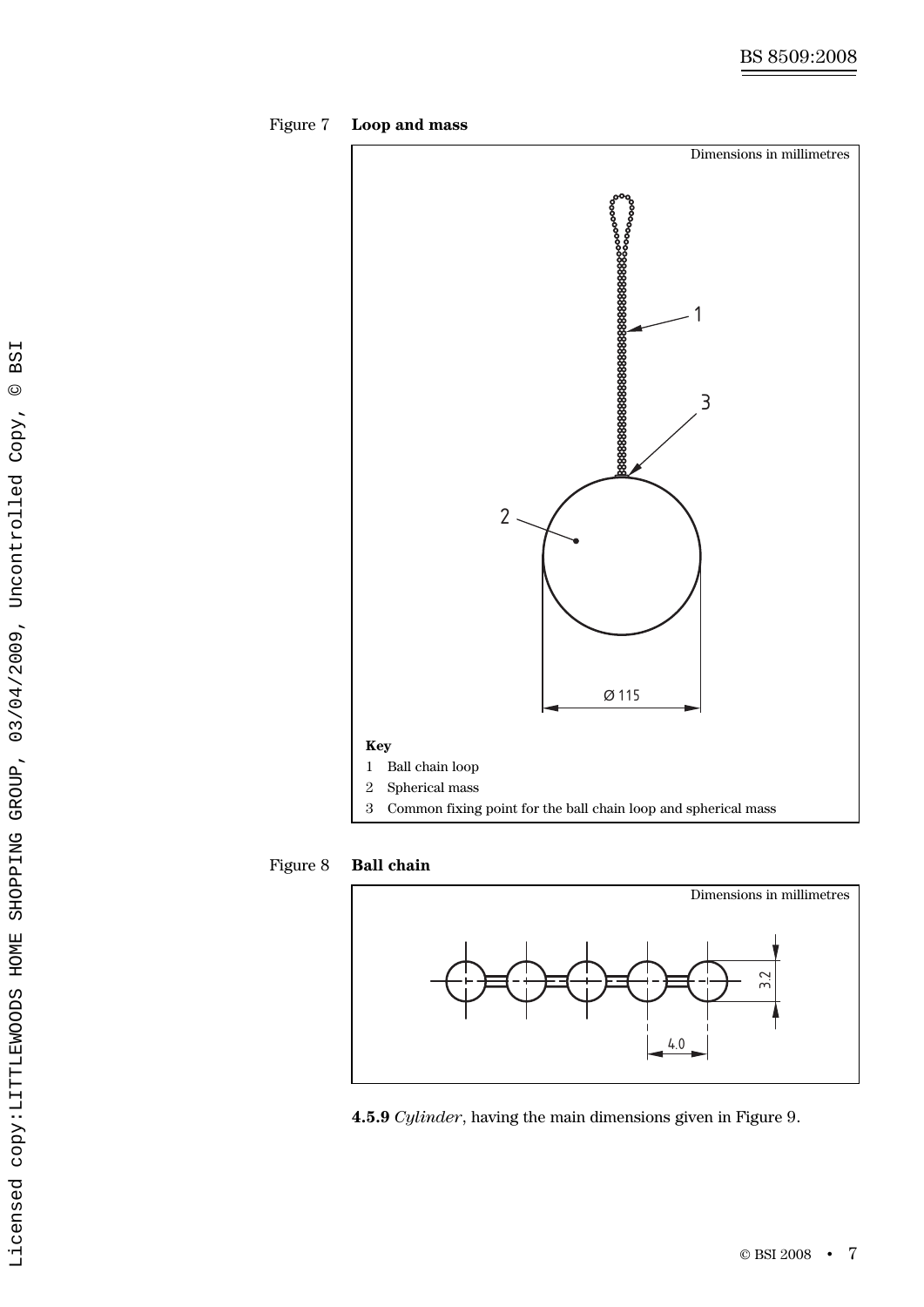<span id="page-13-0"></span>Figure 9 **Small parts cylinder**



<span id="page-13-1"></span>**4.5.10** *Two bed edge loading pads*, being cylinders made from hard rigid material with a diameter of 100 mm and edges of 12 mm radius, and smooth surfaces.

<span id="page-13-2"></span>**4.5.11** *Test mattress* which:

- a) is bigger than the loading pad by at least 100 mm all round,
- b) comprises a soft polyether foam sheet with:
	- a thickness of 100 mm:
	- a bulk density of 30 kg/m<sup>3</sup>  $\pm$  2 kg/m<sup>3</sup>; and
	- an indentation hardness index of  $170 N \pm 20 N$ , in accordance with BS EN ISO 2439:2001, **7.2**.

The test mattress may have a cover which shall have the following characteristics:

- composition: pure cotton;
- weave in plain:  $1/1$ ;
- mass per unit area:  $100 \text{ g/m}^2$  to  $120 \text{ g/m}^2$ ;
- warp and weft: 20 to 30 threads/cm;
- finishing: washed, no finishing agents;
- cover make up: tight fit, but with no restriction on the foam.

The same part of the test mattress shall not be re-used within two hours and the mattress shall be replaced if damaged or after five complete bed tests.

<span id="page-13-3"></span>**4.5.12** *Bed base impactor* (see [Figure 10\)](#page-14-0), having the following characteristics:

- a) a nominal diameter of 200 mm;
- b) separated from the striking surface by helical compression springs, with a combined:
	- spring rate of 6.9 N/mm  $\pm$  1 N/mm;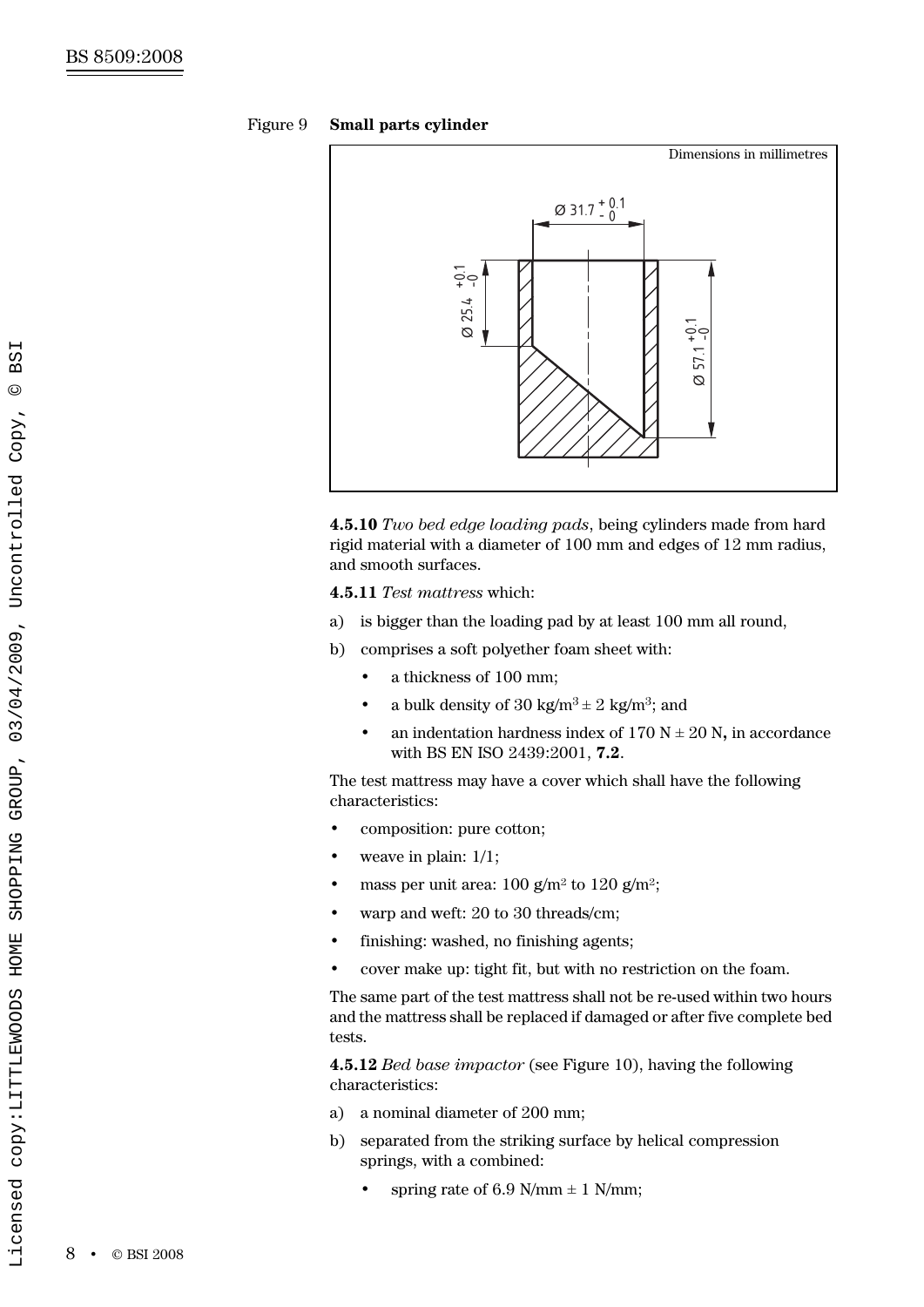- total friction resistance of the moving parts of between 0.25 N and 0.45 N;
- compression to an initial load of  $1\,040$  N  $\pm$  5 N (measured statically);
- spring compression movement, available from the initial compression point to the point where the springs become fully closed, of not less than 60 mm;
- c) free to move relative to the striking surface on a line perpendicular to the plane of the central area of the striking surface (see [Figure 11](#page-15-0)), the striking surface being a rigid circular object, 200 mm in diameter, the face of which has a convex spherical curvature of 300 mm radius with a 12 mm front edge radius;
- d) the body and associated parts minus the springs having a mass of  $17 \text{ kg} \pm 0.1 \text{ kg}$ ;
- e) the whole apparatus, including mass, springs and striking surface, having a mass of  $25 \text{ kg} \pm 0.1 \text{ kg}$ ;
- f) connecting part to a lifting device which does not restrain the free fall.

#### <span id="page-14-0"></span>Figure 10 **Bed base impactor**

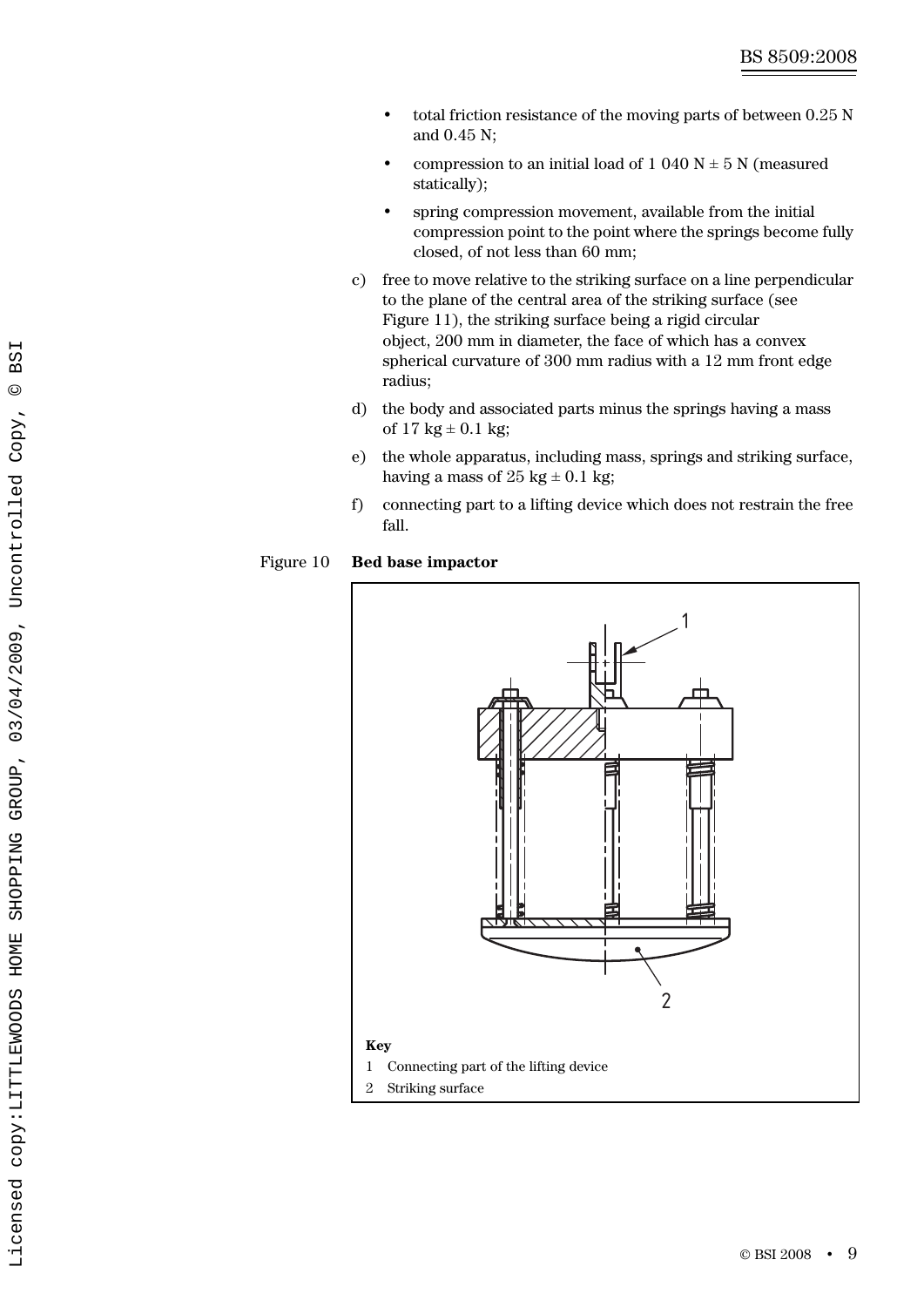#### <span id="page-15-0"></span>Figure 11 **Striking surface**



<span id="page-15-2"></span>**4.5.13** *Bed base loading pad*, being a rigid circular object 200 mm in diameter, the face of which has a convex spherical curvature of 300 mm radius with a 12 mm front edge radius, see [Figure 12](#page-15-1).

<span id="page-15-1"></span>Figure 12 **Bed base loading pad**

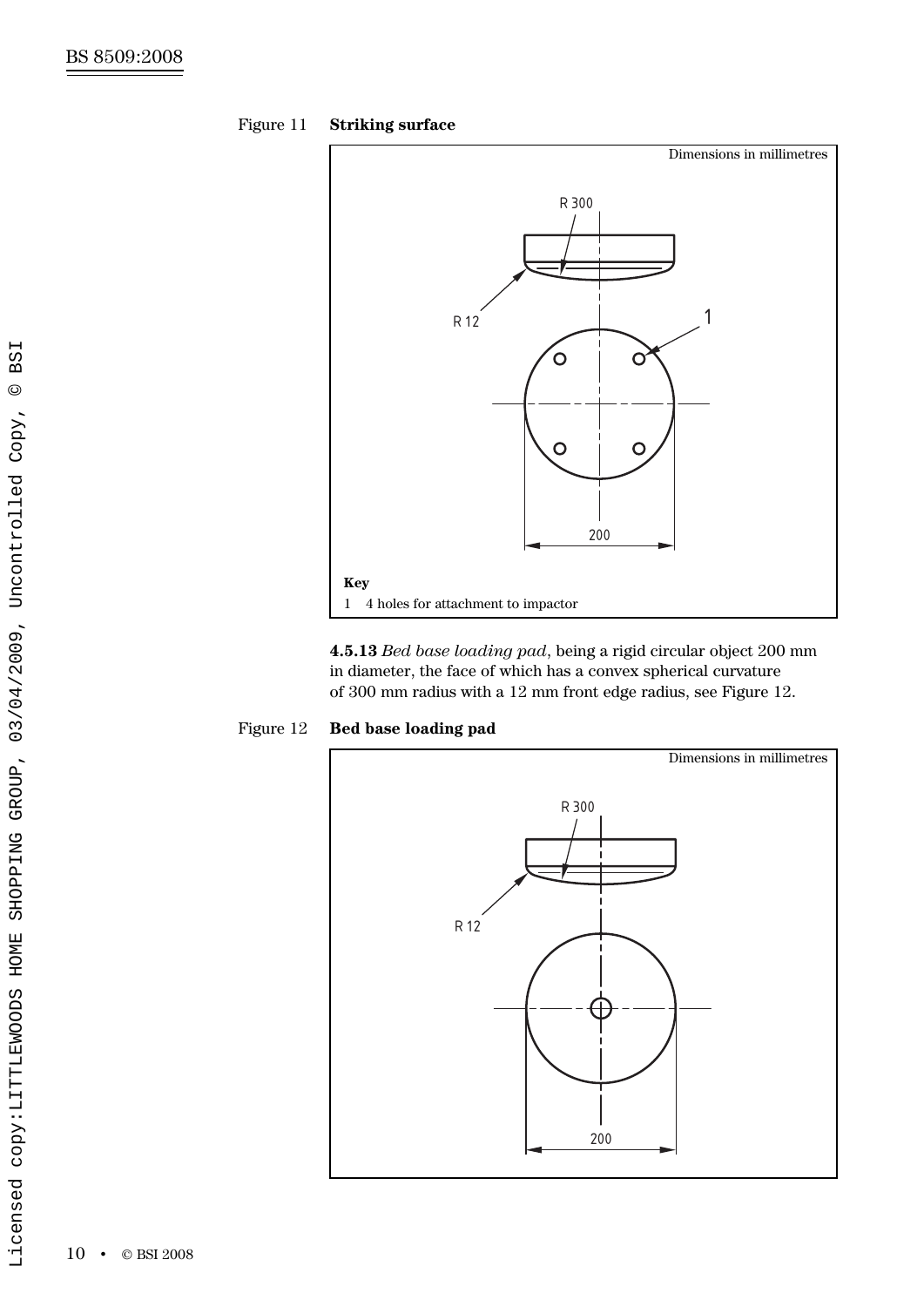<span id="page-16-1"></span>**4.5.14** *Naturalistically shaped loading pad* with a hard, smooth surface made from moulded fibre glass with the dimensions and geometry as specified in [Figure 13](#page-16-0).



<span id="page-16-0"></span>

**4.5.15** *Test machine*, such that a bed edge loading pad can be mounted and pivoted in a vertical plane about its transverse axis.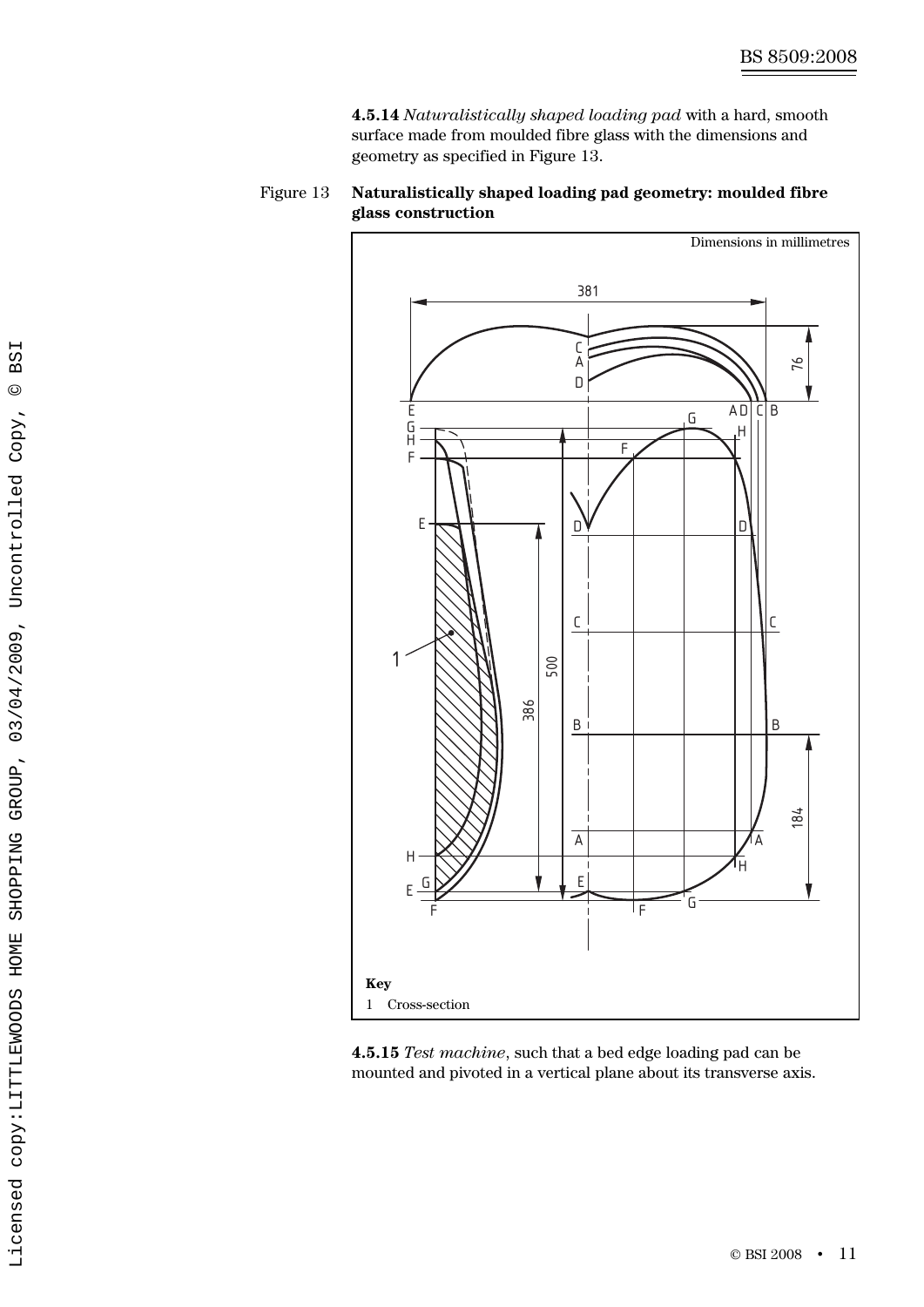## **5 Chemical hazards**

## <span id="page-17-0"></span>**5.1 Migration of certain elements**

When tested in accordance with BS EN 71-3, the migration of synthetic or natural elements from coatings of paint, varnish, lacquer and/or polymer and similar coatings on exterior surfaces shall not exceed the following.

| Antimony | 60 mg/kg.    |
|----------|--------------|
| Arsenic  | 25 mg/kg.    |
| Barium   | 1 000 mg/kg. |
| Cadmium  | 75 mg/kg.    |
| Chromium | 60 mg/kg.    |
| Lead     | 90 mg/kg.    |
| Mercury  | 60 mg/kg.    |
| Selenium | 500 mg/kg.   |

Where a surface is coated with a multi-layer of paint or similar coating, the test specimen shall not include the base material.

*NOTE A separate sample may be used for these tests.*

## **5.2 Total content and migration of formaldehyde**

When tested in accordance with BS EN ISO 14184-1, textile components of children's beds shall not contain free or hydrolyzed formaldehyde in excess of 30 mg/kg.

When tested in accordance with BS EN 717-2 and BS EN 1084, wooden components of children's beds shall not release formaldehyde in excess of 80 mg/kg.

## <span id="page-17-1"></span>**6 Thermal hazards**

## **6.1 General**

When curtains or textiles are supplied that surround the sleeping surface of the child's bed, they shall conform to **[6.2](#page-17-2)**, **[6.3](#page-17-3)** and **[6.4](#page-18-1)**.

## <span id="page-17-2"></span>**6.2 Flash effect**

When tested in accordance with BS EN 1103, there shall be no flash effect.

## <span id="page-17-3"></span>**6.3 Flame propagation**

When tested in accordance with BS EN 71-2:2006, **4.4**, the maximum rate of spread of flame of textile materials or coated textile materials shall be 30 mm/sec.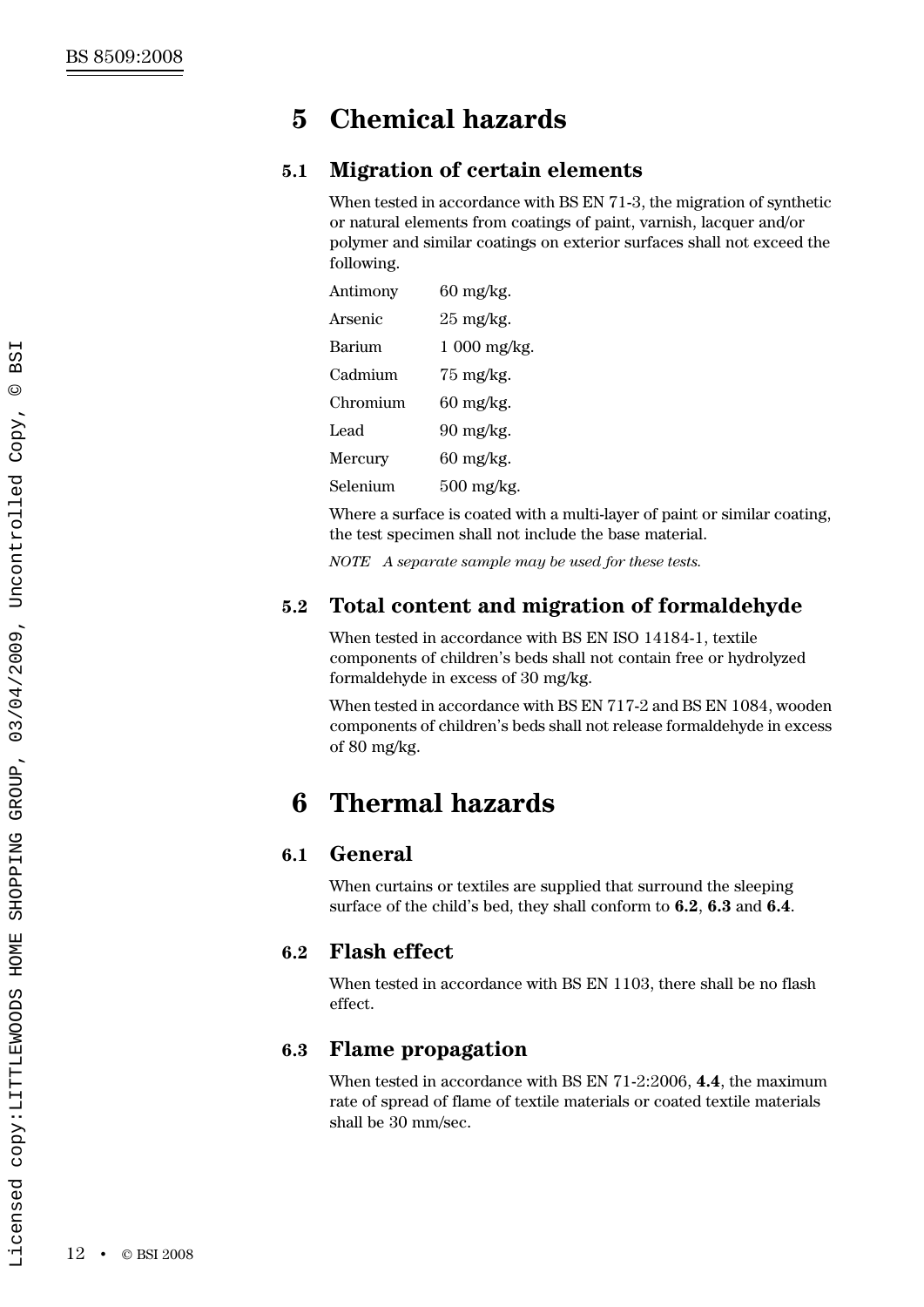## <span id="page-18-1"></span>**6.4 Melting behaviour of materials**

When tested in accordance with BS EN 71-2:2006, **4.4**, if the sample has a rate of spread of flame greater than 20 mm/s, there shall be no flaming debris or molten drips.

*NOTE A separate sample may be used for the tests in [6.2](#page-17-2), [6.3](#page-17-3) and [6.4](#page-18-1) .*

## <span id="page-18-0"></span>**7 Mechanical hazards – gaps and openings**

### **7.1 Entrapment of head and neck**

#### **7.1.1 Completely bound openings**

When tested in accordance with **[7.1.3](#page-18-2)**, completely bound openings that allow the hip probe to pass completely through shall also allow the head probe to pass completely through the opening.

Completely bound openings that allow the head probe to pass completely through shall conform to the requirement for partially bound, V and irregular shaped openings (see **[7.1.2](#page-18-3)**).

#### <span id="page-18-3"></span>**7.1.2 Partially bound, V and irregular shaped openings**

Partially bound, V and irregular shaped openings shall be constructed so that, when tested in accordance with **[7.1.4](#page-18-4)** :

- a) portion B of the V and irregular shaped openings template does not enter the opening; or
- b) the apex of portion A of the V and irregular shaped openings template contacts the base of the opening.

#### <span id="page-18-2"></span>**7.1.3 Test for completely bound openings**

**7.1.3.1** Insert the hip probe (see **[4.5.2](#page-8-1)**) with the highest force possible up to 30 N into completely bound openings.

**7.1.3.2** If the hip probe passes completely through the opening, then insert the head probe (see **[4.5.3](#page-8-2)**) into the completely bound opening with a force of up to 5 N.

### <span id="page-18-4"></span>**7.1.4 Test for partially bound, V and irregular shaped openings**

**7.1.4.1** Position the B portion of the V and irregular shaped openings template (see **[4.5.4](#page-9-2)**) between and perpendicular to the boundaries of the opening (see [Figure 14](#page-19-0) or [Figure 15](#page-19-1) as appropriate).

**7.1.4.2** If the V and irregular shaped openings template can be inserted to a depth greater than the thickness of the template (45 mm), apply the A portion of the V and irregular shaped openings template, so that its centre line is in line with the centre line of the opening. Ensure that the plane of the test template is parallel and applied in line with the opening (see [Figure 16](#page-20-0)). Insert the V and irregular shaped openings template along the centre line of the opening until its motion is arrested by contact with the boundaries of the opening.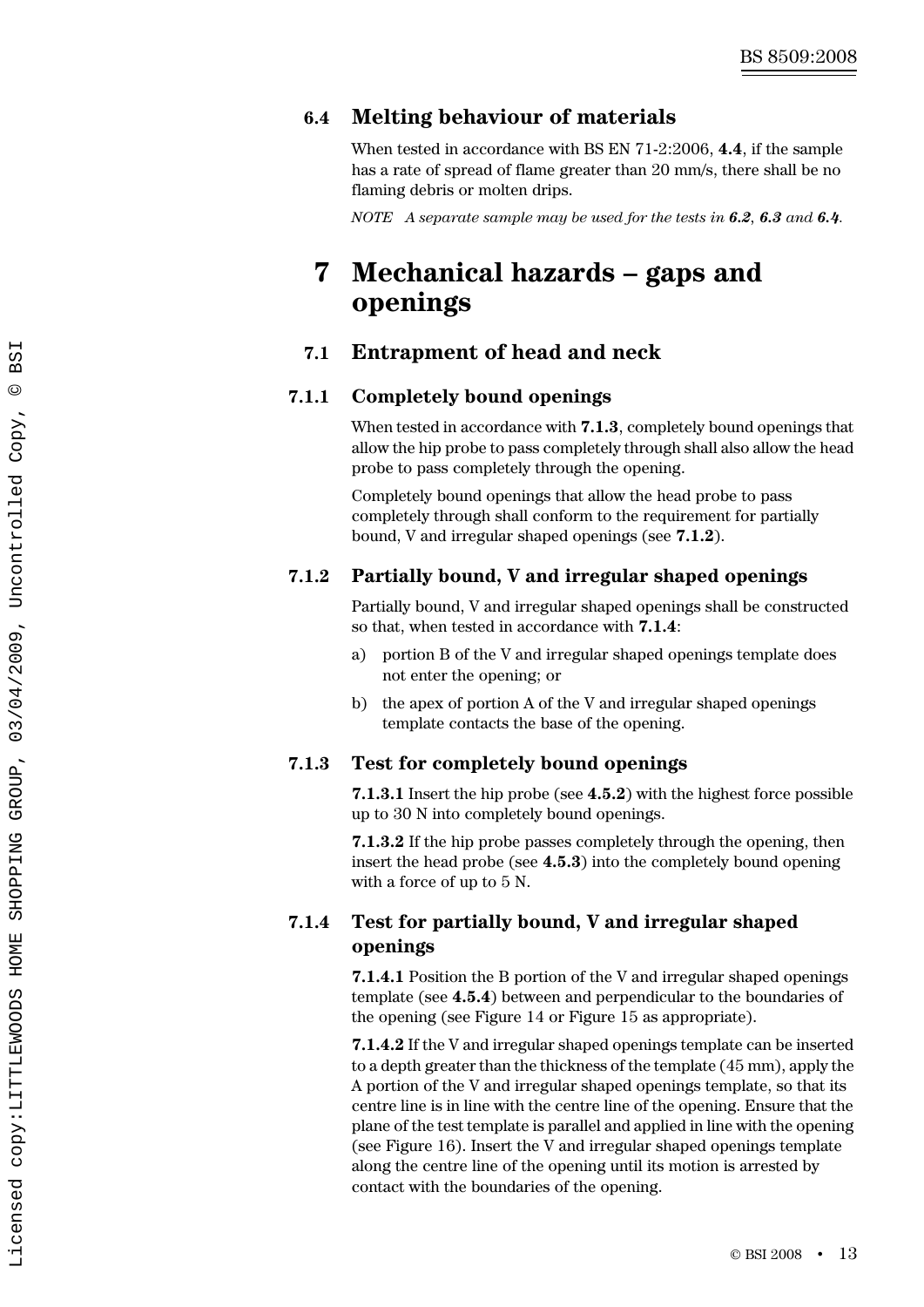<span id="page-19-0"></span>



<span id="page-19-1"></span>Figure 15 **Method of insertion of portion B**

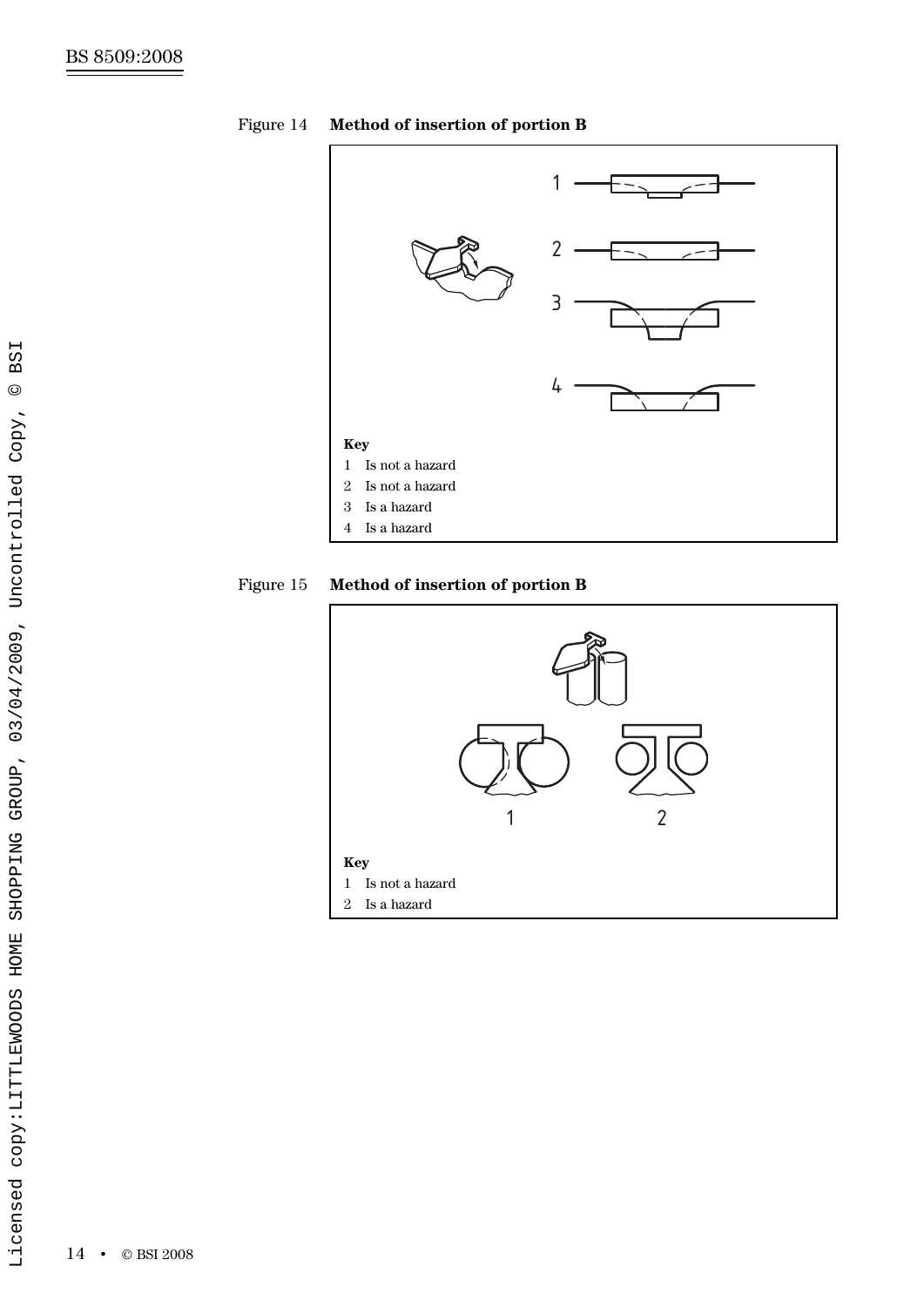#### <span id="page-20-0"></span>Figure 16 **Method of insertion of portion A**



## **7.2 Entrapment of fingers**

### **7.2.1 Requirements**

**7.2.1.1** When tested in accordance with **[7.2.2.1](#page-20-1)**, there shall be no openings between 7 mm and 12 mm, unless the depth of penetration is less than 10 mm (see **[7.2.2.2](#page-20-2)**).

**7.2.1.2** When tested in accordance with **[7.2.2.3](#page-20-3)**, there shall be no openings in mesh or flexible materials that allow the finger probe for mesh to penetrate to the 7 mm diameter section.

#### **7.2.2 Test**

<span id="page-20-1"></span>**7.2.2.1** Mount the 7 mm probe with hemispherical end (see **[4.5.5](#page-9-3)**) on the device for exerting force, so that the end can be presented to the opening being tested. Insert the probe with an applied force of up to 30 N into any accessible opening in any possible orientation.

<span id="page-20-2"></span>**7.2.2.2** If the 7 mm probe enters 10 mm or more, mount the 12 mm probe with hemispherical end (see **[4.5.5](#page-9-3)**) on the device for exerting force and insert with an applied force of up to 5 N into any accessible opening in any possible orientation.

<span id="page-20-3"></span>**7.2.2.3** Mount the probe (see **[4.5.6](#page-10-2)**) with conical end on the device for exerting force, so that the conical end can be presented to the opening being tested. Insert the probe with an applied force of up to 30 N into the openings in mesh and flexible materials.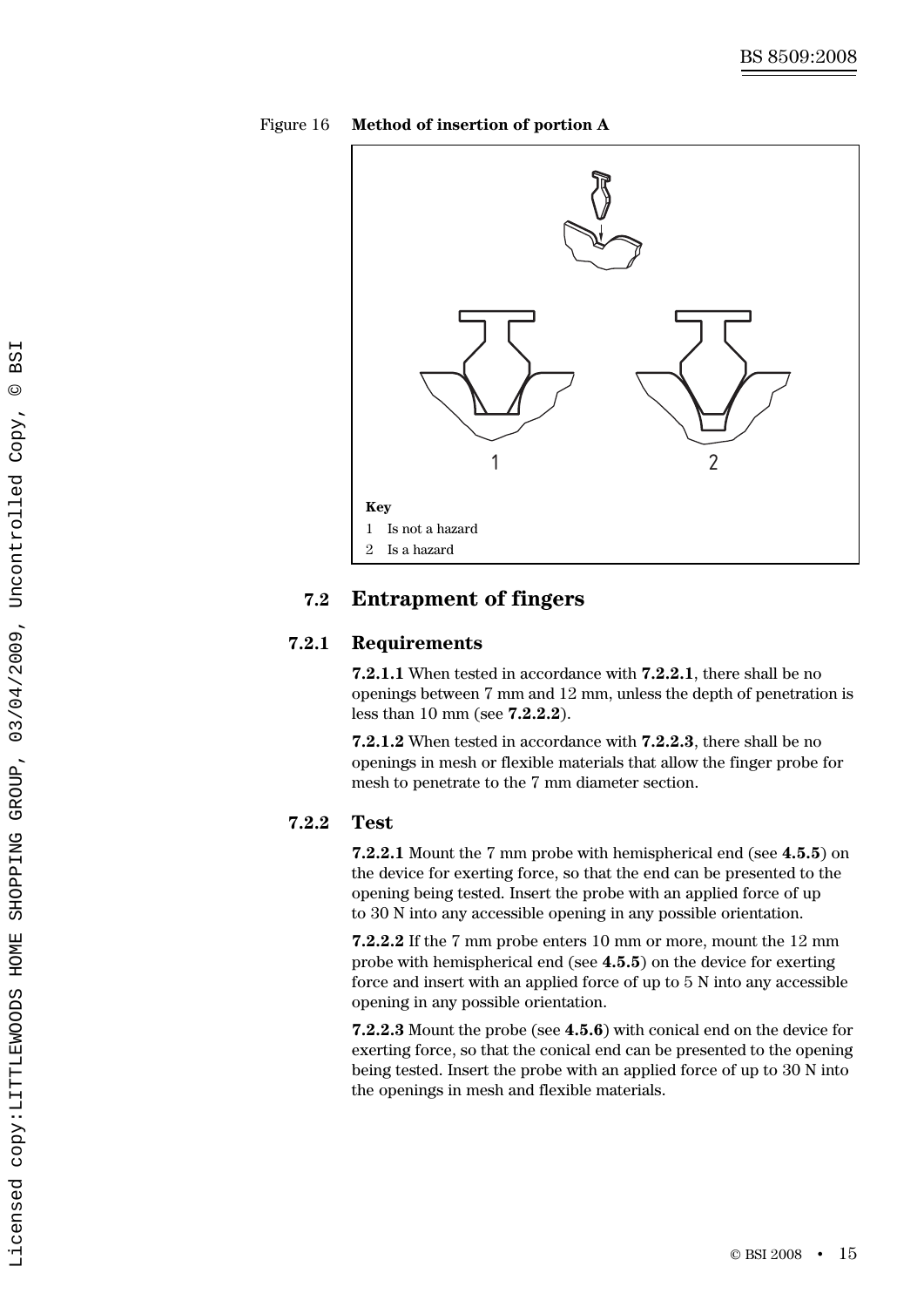## **7.3 Entrapment in bed base or between bed base and other structures**

### **7.3.1 Requirements**

**7.3.1.1** When tested in accordance with **[7.3.2.1](#page-21-1)**, the 60 mm cone shall not pass between any two adjacent slats of the bed base.

**7.3.1.2** When tested in accordance with **[7.3.2.2](#page-21-2)**, the 85 mm conical probe shall not pass between the springs or wire of a bed base.

**7.3.1.3** When tested in accordance with **[7.3.2.3](#page-21-3)**, the 25 mm diameter conical probe shall not pass between the bed edge or head/foot boards and bed base or other components.

### **7.3.2 Test**

<span id="page-21-1"></span>**7.3.2.1** Mount the 60 mm diameter conical probe (see **[4.5.7](#page-10-3)**) on the device for exerting force, so that the conical end can be presented to the opening being tested. Insert the probe with a force up to 30 N, between two adjacent slats of the bed base.

<span id="page-21-2"></span>**7.3.2.2** Mount the 85 mm diameter conical probe (see **[4.5.7](#page-10-3)**) on the device for exerting force. Insert the 85 mm probe, with a force up to 30 N, into any openings between the springs or wire of a bed base.

<span id="page-21-3"></span>**7.3.2.3** Mount the 25 mm diameter conical probe (see **[4.5.7](#page-10-3)**) on the device for exerting force. Insert the 25 mm probe with a force up to 30 N, between the bed edge or head/foot boards and bed base or other components.

## <span id="page-21-0"></span>**8 Mechanical hazards – folding**

## **8.1 Requirements**

### **8.1.1 Incomplete deployment**

Children's beds that have folding components shall have at least one lock that engages automatically when they are deployed for use.

When tested in accordance with **[8.2](#page-22-2)**, the folding components shall not fold or detach.

### **8.1.2 Unintentional release of folding mechanisms**

Children's beds that have folding components shall conform to one of the following before and after testing in accordance with **[8.3](#page-22-3)**:

- a) folding is only possible when two independent locks are operated simultaneously by separate actions; or
- b) there are two or more automatically engaging locks that cannot be released by one single action; or
- c) folding involves two consecutive actions, the first of which is maintained while the second is being carried out.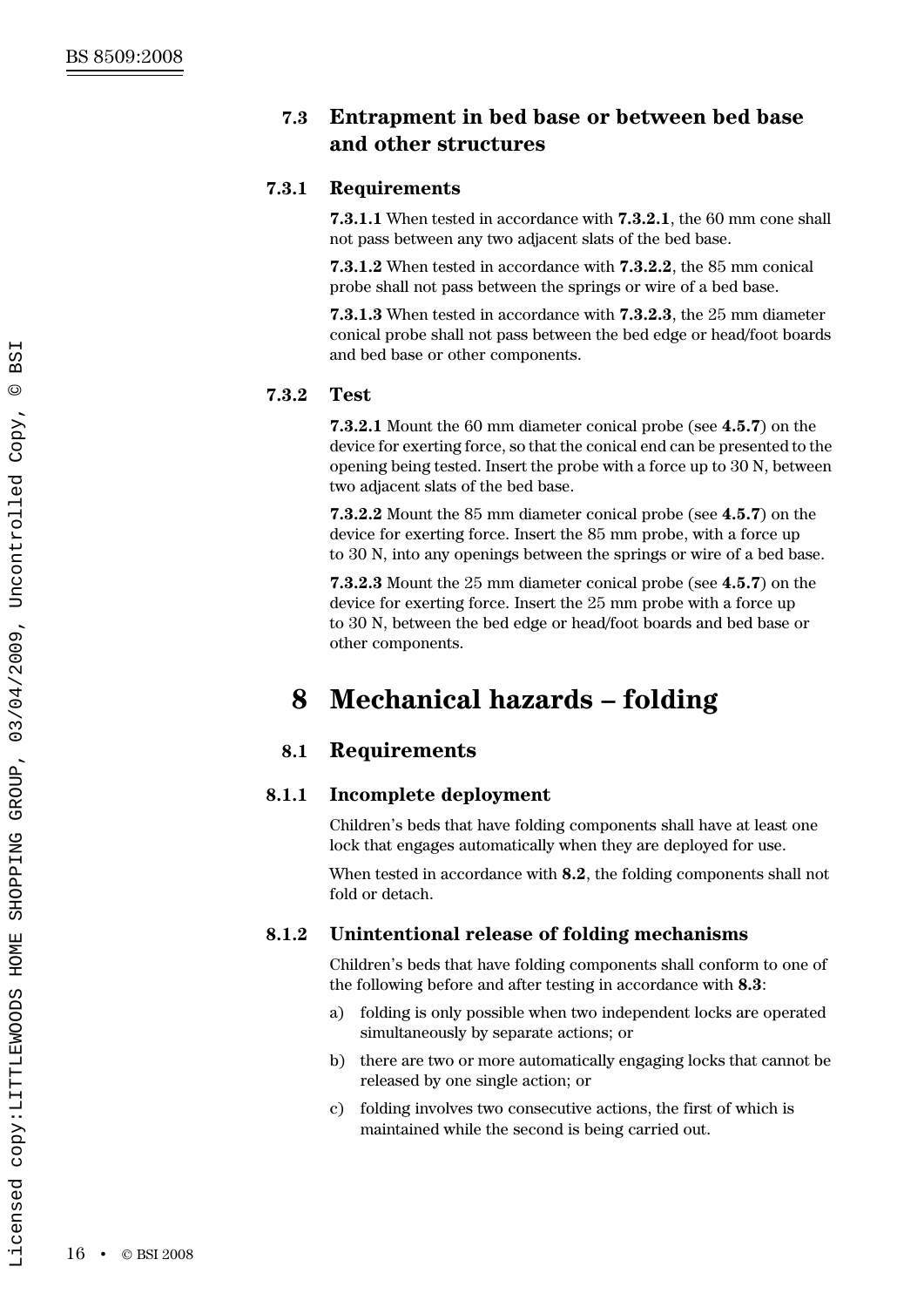### <span id="page-22-2"></span>**8.2 Test for automatic locking mechanism**

With only the automatic locking mechanism(s) engaged or one automatic locking mechanism engaged, apply a force of 200 N to any part of the child's bed except the locking release mechanism.

## <span id="page-22-3"></span>**8.3 Test for folding mechanism**

Unfold and fold the folding components of the child's bed 300 times.

## <span id="page-22-0"></span>**9 Mechanical hazards – crushing and shearing**

When the child's bed is assembled for use, there shall be no accessible openings or gaps between components that can close to less than 12 mm, unless the openings or gaps are always less than 3 mm, as a result of:

- a) the mass or movement of the child's bed; or
- b) the movement of body weight by the child using the child's bed; or
- c) the application of an external force (either by another child or adult or by a powered mechanism).

If the child's bed is adjustable, it shall not be possible to adjust it without the use of a tool.

## <span id="page-22-1"></span>**10 Mechanical hazards – protruding parts**

### **10.1 Requirement**

When tested in accordance with **[10.2](#page-22-4)**, the spherical mass shall not be supported by means of the ball chain loop on any protruding part accessible from inside the child's bed.

### <span id="page-22-4"></span>**10.2 Test**

**10.2.1** Hold the spherical mass in one hand and, with the other hand, create an open loop in the ball chain (see **[4.5.8](#page-11-1)**).

**10.2.2** Place the ball chain loop over any potential protruding part accessible from the sleeping surface of the child's bed. Lower the weight until either the ball chain loop is supported and the weight hangs freely from the protruding part or the ball chain loop slides over the protruding part.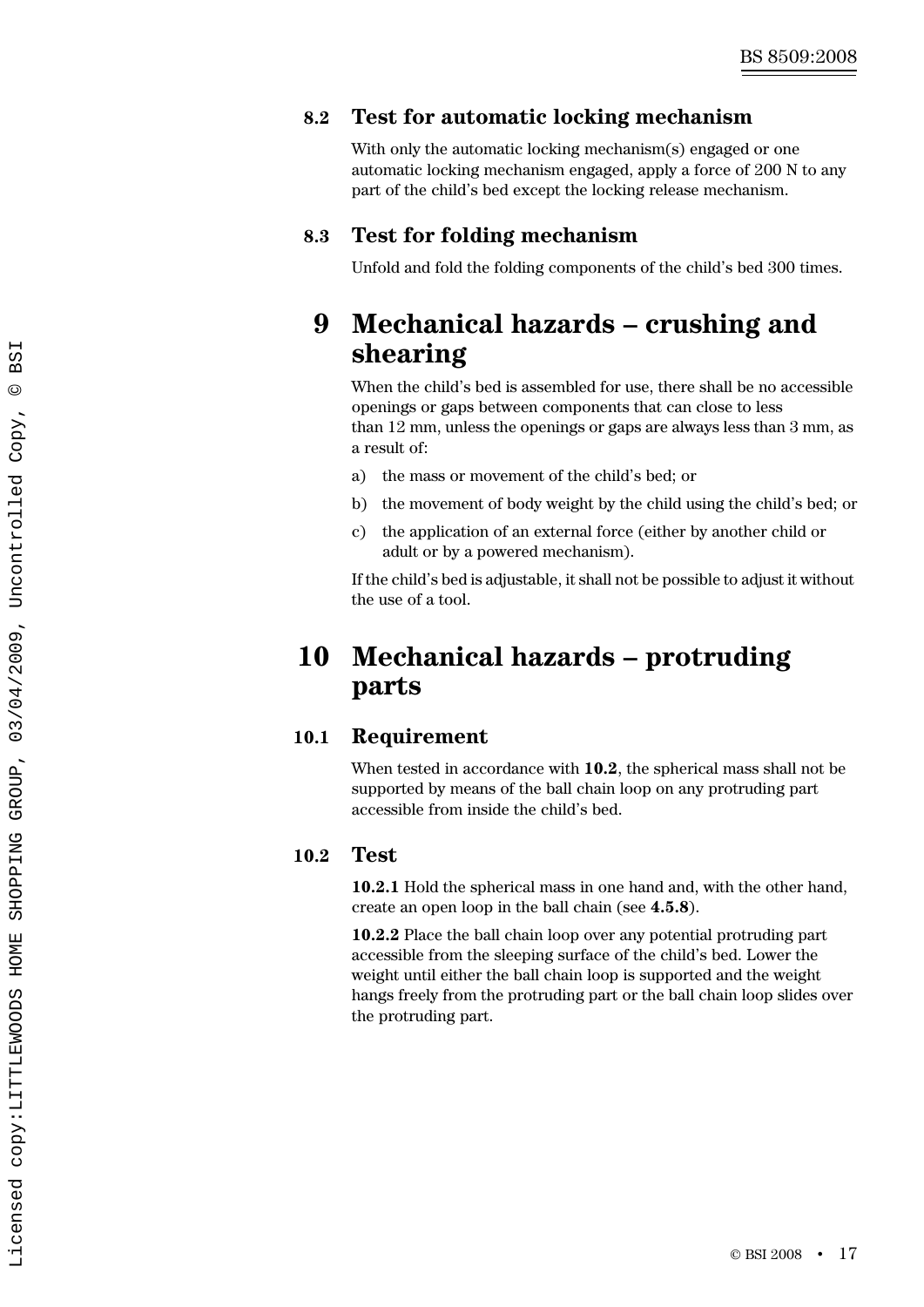## <span id="page-23-0"></span>**11 Mechanical hazards – entanglement in cords, ribbons and similar parts**

## **11.1 Requirements**

When tested in accordance with **[11.2](#page-23-2)**, cords, ribbons and similar parts that are accessible from inside the child's bed shall have a maximum free length of 220 mm. Where cords, ribbons and similar parts are attached to the child's bed either together or within 80 mm of each other, the combined length from one loose end of one cord, ribbon or similar part to the loose end of the other cord, ribbon or similar part shall be a maximum of 360 mm.

Loops shall have a maximum peripheral dimension of 360 mm.

Monofilament threads shall not be used as cords, ribbons and similar parts, loops or as sewing threads.

*NOTE These requirements also apply to furnishings supplied with the child's bed.*

## <span id="page-23-2"></span>**11.2 Test**

**11.2.1** Measure the length of a cord, ribbon or similar part from the fixing point on the child's bed or furnishing to the free end of the cord, ribbon or similar part while applying a 25 N tensile force to the cord, ribbon or similar part.

**11.2.2** Measure the peripheral dimension of a loop while applying a 25 N tensile force to the loop.

## <span id="page-23-1"></span>**12 Mechanical hazards – small parts**

## **12.1 Requirement**

When tested in accordance with **[12.2](#page-23-3)** and **[12.3](#page-24-1)**, any component or part of a component that is removed, whether intended to be removed without the use of a tool or not, shall not fit entirely within the small parts cylinder (see **[4.5.9](#page-12-2)**).

## <span id="page-23-3"></span>**12.2 Torque test**

**12.2.1** Attach a clamp to any component on the child's bed that a child could grip, taking care not to damage the attachment mechanism or body of the component.

**12.2.2** Apply a torque gradually to the component within a period of 5 s in a clockwise direction until either:

a) a rotation of 180° from the original position has been attained; or

b) a torque of 0.34 Nm is reached.

**12.2.3** Apply the maximum rotation or required torque for 10 s.

**12.2.4** Allow the component to return to a relaxed condition and repeat the procedure in an anticlockwise direction.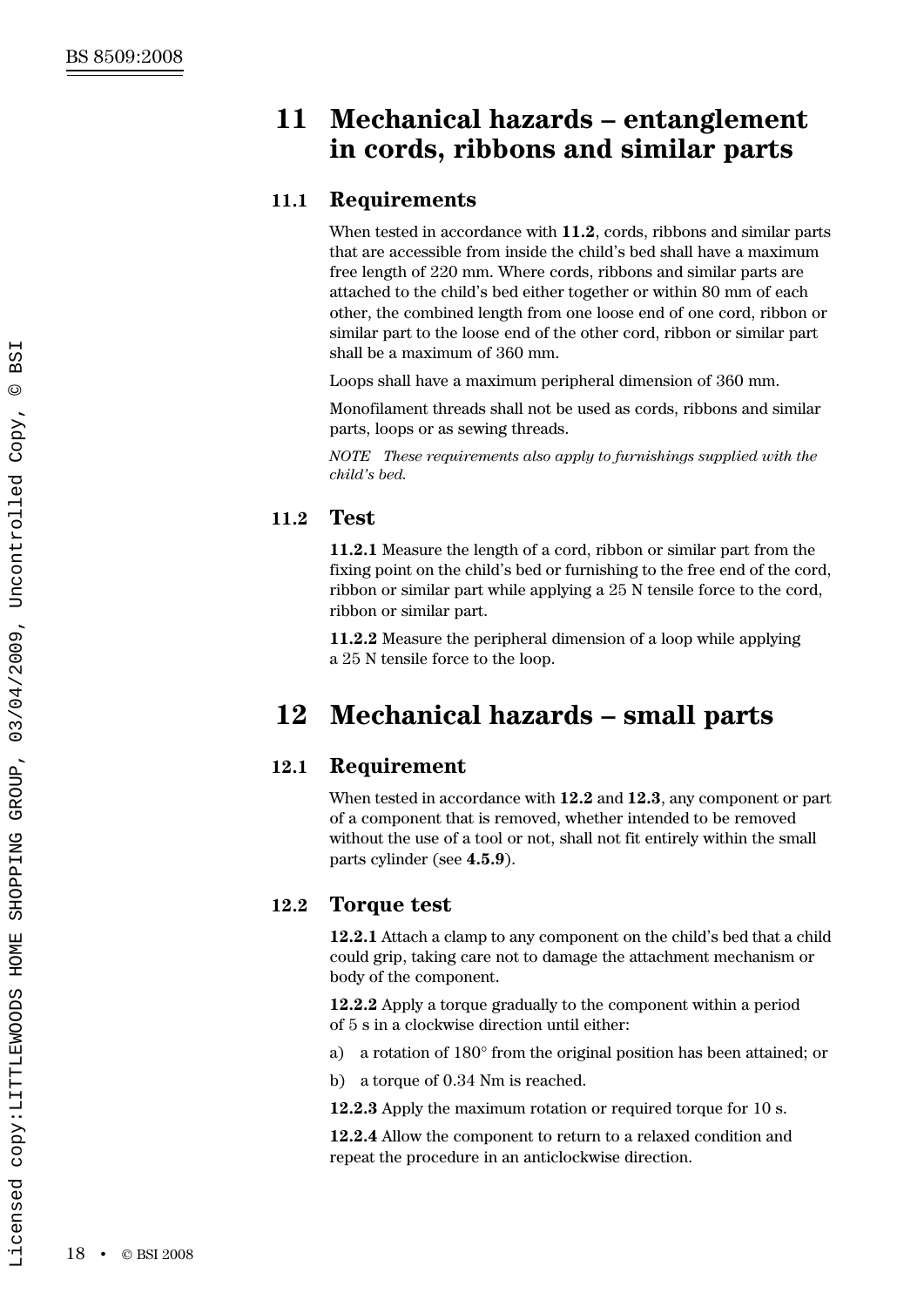**12.2.5** Where projections, components or assemblies are rigidly mounted on an accessible rod or shaft designed to rotate together with the projections, components or assemblies, clamp the rod or shaft to prevent rotation.

**12.2.6** If a component which is attached by a screw thread becomes loosened during application of the required torque, continue to apply the torque until:

- a) the specified torque is exceeded;
- b) the component disassembles; or
- c) it becomes apparent that the component will not disassemble.

**12.2.7** Check whether any component or part of a component that becomes removed fits wholly within the small parts cylinder (see **[4.5.9](#page-12-2)**).

### <span id="page-24-1"></span>**12.3 Tensile test**

**12.3.1** The same components as tested in **[12.2](#page-23-3)** .

**12.3.2** Attach the clamp to any component that a child could grip taking care not to damage the attachment mechanism or body of the component.

**12.3.3** Apply a tensile force of up to 90 N to the component within a period of 5 s and maintain for 10 s, at a sufficiently slow rate to ensure that negligible dynamic force is applied.

**12.3.4** Check whether the component or any part of a component that is removed fits wholly within the small parts cylinder (see **[4.5.9](#page-12-2)**).

## <span id="page-24-0"></span>**13 Mechanical hazards – suffocation**

## **13.1 Self adhesive labels and decals**

Self adhesive labels and decals shall not be applied to the inside of the head and foot boards of a child's bed.

## **13.2 Packaging materials**

Any plastic covering used as packaging that does not conform to BS EN 71-1 shall be conspicuously marked with the following statement:

**TO AVOID DANGER OF SUFFOCATION REMOVE PLASTIC COVER BEFORE USING THIS ARTICLE. THIS COVER SHALL BE DESTROYED OR KEPT AWAY FROM CHILDREN.**

*NOTE The statement may be expressed in different words providing they clearly convey the same information.*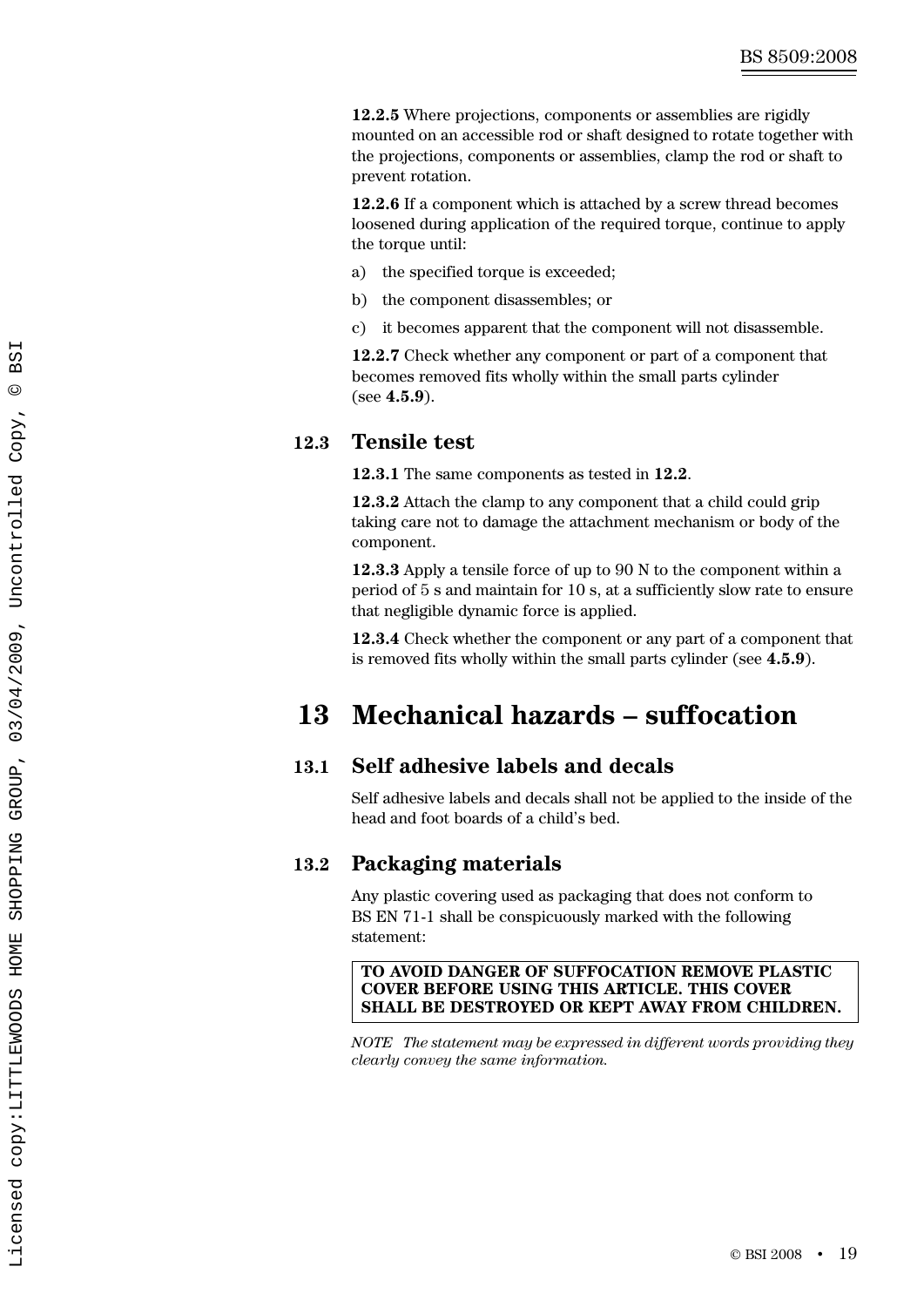## <span id="page-25-0"></span>**14 Mechanical hazards – edges and protruding parts**

## **14.1 General**

Edges and protruding parts accessible during normal use shall be rounded or chamfered; all other edges and protruding parts shall be free from burrs and sharp edges.

## **14.2 Edges on tubes**

When the child's bed is assembled for use, any accessible external and internal edges on open ended tubes shall have a minimum radius of 2 mm or be chamfered.

Open ended tubes with a wall thickness of less than 4 mm shall be closed, covered or capped.

## <span id="page-25-1"></span>**15 Mechanical hazards – points and wires**

There shall be no sharp points, e.g. staples, nails or screws, protruding from any part of the child's bed.

Staples shall not be proud of the surface.

## <span id="page-25-2"></span>**16 Mechanical hazards – inadequate structural integrity – materials and fastenings**

## **16.1 Materials**

Wood and wood-based material shall be visually free of infestation.

## **16.2 Connecting screws for direct fastening**

Connecting screws for direct fastening, e.g. self tapping screws, shall not be used for the assembly of any component that is designed to be removed or loosened when dismantling the child's bed for transportation, storage or conversion from a cot.

## **16.3 Staples**

Staples shall be loaded in shear.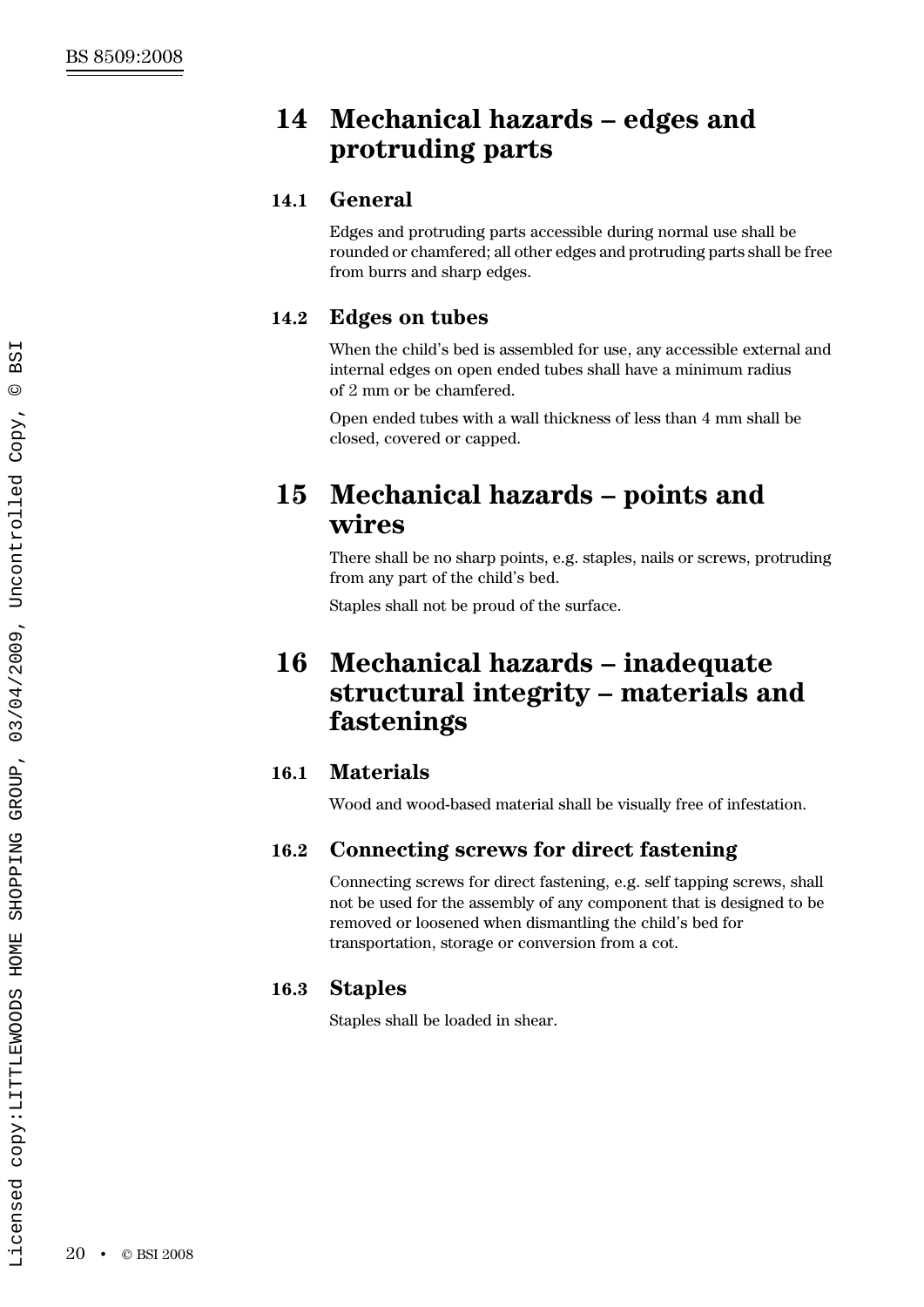## <span id="page-26-0"></span>**17 Mechanical hazards – inadequate structural integrity – vertical static strength of bed base edges**

## **17.1 Requirements**

When tested in accordance with **[17.2](#page-26-3)**, no part of the child's bed shall break, be damaged or become detached and the child's bed shall still function as intended.

When a safety rail is fitted to a cot bed or toddler bed, the test shall be conducted on both the bed edge and the safety rail.

## <span id="page-26-3"></span>**17.2 Test**

Position the two bed edge loading pads (see **[4.5.10](#page-13-1)**) 300 mm either side of the centre line (M) of the child's bed base edge. Apply a force of 1 200 N simultaneously to each loading pad for  $60 s \pm 2 s$  (see [Figure 17\)](#page-26-2). If the bed tends to overturn, apply a suitable force to the bed to prevent this.



#### <span id="page-26-2"></span>Figure 17 **Vertical static strength test of bed edge**

## <span id="page-26-1"></span>**18 Mechanical hazards – inadequate structural integrity – vertical impact strength of bed base**

## **18.1 Requirement**

When tested in accordance with **[18.2](#page-27-2)**, no part of the child's bed shall break, be damaged or become detached and the child's bed shall still function as intended.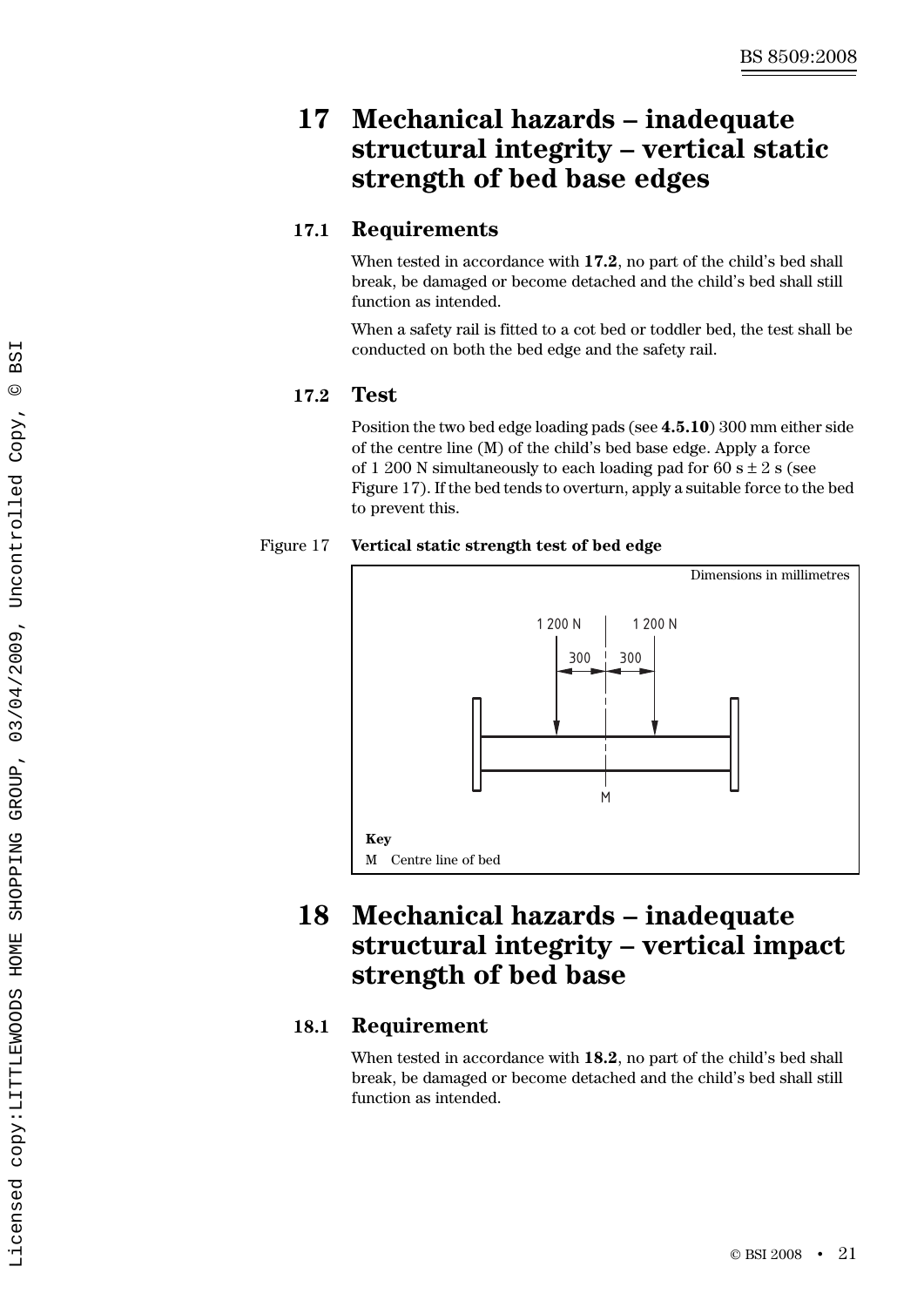### <span id="page-27-2"></span>**18.2 Test**

**18.2.1** Place the test mattress (see **[4.5.11](#page-13-2)**) flat on the bed base.

**18.2.2** Drop the impactor (see **[4.5.12](#page-13-3)**) 10 times, allowing it to fall freely, from a height of 180 mm above the bed base onto the mattress, at each of the vertical impact points (see [Figure 18](#page-27-1)).

*NOTE The impactor may be guided by a guide rail.*

**18.2.3** In addition to the impact points given in [Figure 18](#page-27-1), select one further impact point where the bed base appears to be weakest and test this with the impactor.

#### <span id="page-27-1"></span>Figure 18 **Vertical impact points**



## <span id="page-27-0"></span>**19 Mechanical hazards – inadequate structural integrity – durability of bed base**

### **19.1 Requirement**

When tested in accordance with **[19.2](#page-28-2)**, no part of the child's bed shall break, be damaged or become detached and the child's bed shall still function as intended.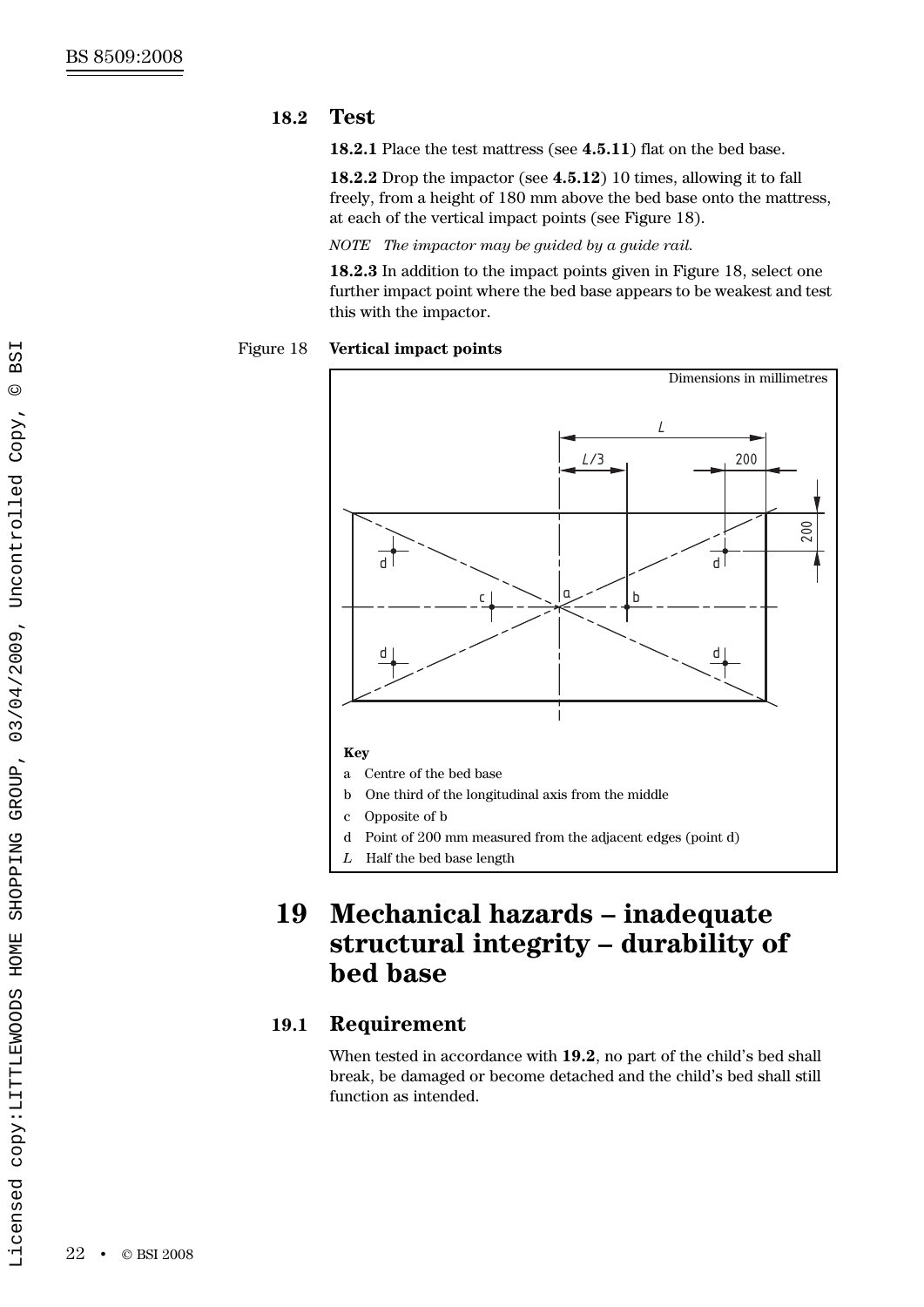### <span id="page-28-2"></span>**19.2 Test**

**19.2.1** Place the test mattress (see **[4.5.11](#page-13-2)**) flat on the bed base.

**19.2.2** Apply a vertical force of 1 000 N downwards with the bed base loading pad (see **[4.5.13](#page-15-2)**) in the centre of the bed base and at one point 300 mm from one side and at 300 mm from the adjacent edge (see [Figure 19](#page-28-1)).

**19.2.3** Apply the force 10 000 times for  $2 s \pm 1 s$  at each position, at a rate such as to ensure that no excessive heating occurs.

**19.2.4** If the child's bed tends to move during the test, restrict the movement in such a way that it does not affect the test.

#### <span id="page-28-1"></span>Figure 19 **Durability of bed base test positions**



## <span id="page-28-0"></span>**20 Mechanical hazards – inadequate structural integrity – durability of bed edge**

#### **20.1 Requirement**

When tested in accordance with **[20.2](#page-28-3)** , no part of the child's bed shall break, be damaged or become detached and the child's bed shall still function as intended.

### <span id="page-28-3"></span>**20.2 Test**

**20.2.1** Mount the naturalistically shaped loading pad (see **[4.5.14](#page-16-1)**) on the device for exerting force in such a way that it can pivot in the vertical plane about its transverse axis.

**20.2.2** Apply a force of 1 000 N for 5 000 cycles of  $2 s \pm 1 s$  with the naturalistically shaped edge loading pad, on one edge, at the centre of its length, at 200 mm from the edge of the top surface of the test mattress (see **[4.5.11](#page-13-2)**), at a rate that does not cause excessive heating.

**20.2.3** If the child's bed tends to move during the test, restrict the movement in such a way that it does not affect the test.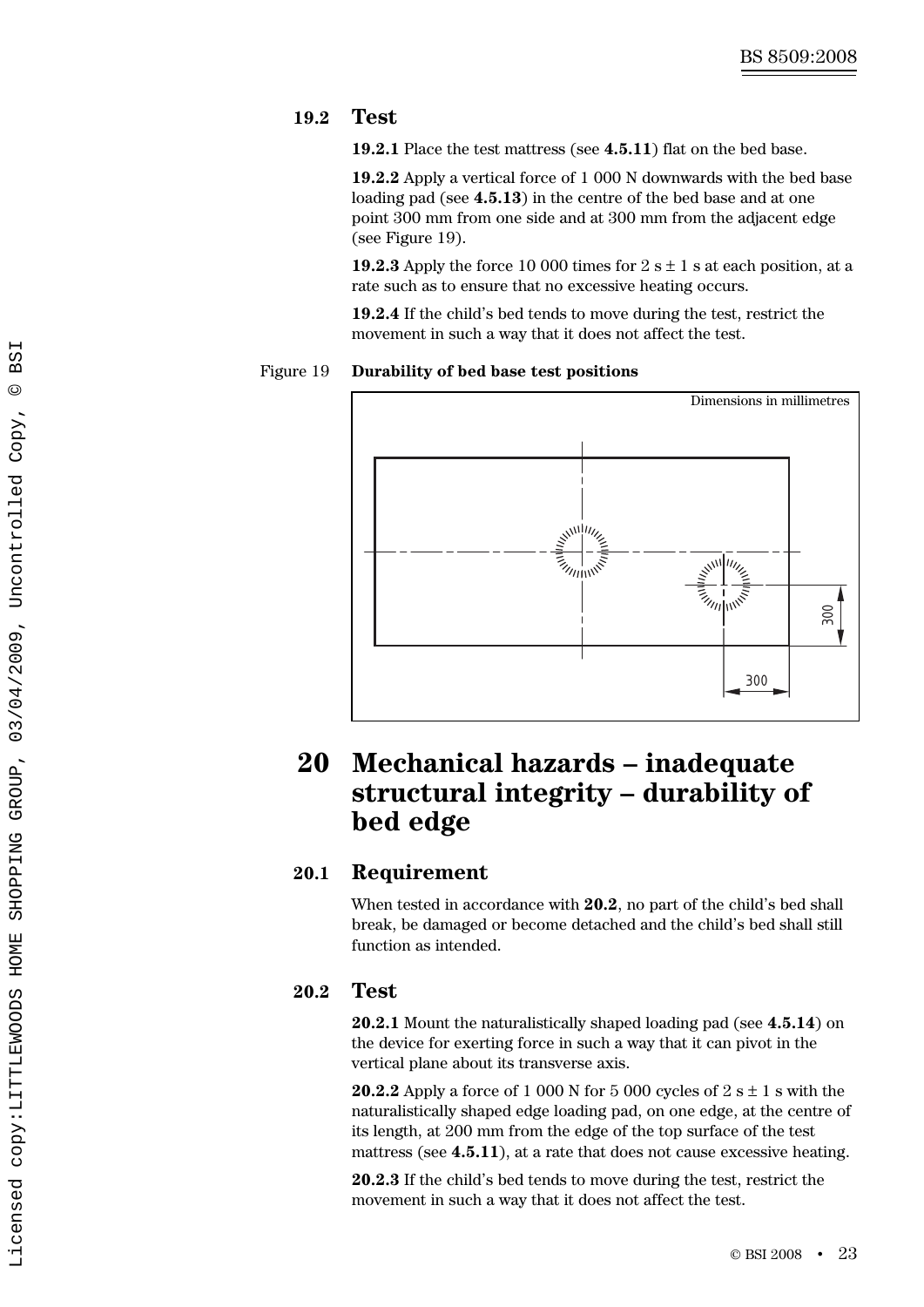## <span id="page-29-0"></span>**21 Mechanical hazards – inadequate structural integrity – strength of head and foot boards**

## **21.1 Requirement**

When tested in accordance with **[21.2](#page-29-2)**, the headboard and footboard shall not break, be damaged or loosened, or become detached.

## <span id="page-29-2"></span>**21.2 Test**

<span id="page-29-3"></span>**21.2.1** Place the legs of the headboard end of the child's bed against stops to prevent the bed moving.

<span id="page-29-4"></span>**21.2.2** Gradually apply an inwards force of 300 N over a period of 5 s at the centre of the top edge of the footboard and maintain for 10 s.

**21.2.3** Repeat steps **[21.2.1](#page-29-3)** and **[21.2.2](#page-29-4)** with the footboard.

## <span id="page-29-1"></span>**22 Mechanical hazards – inadequate structural integrity – strength of side guards and/or safety rails**

## **22.1 Requirement**

When tested in accordance with **[22.2](#page-29-5)**, any integral side guards or safety rails shall not break, be damaged or loosened, or become detached.

## <span id="page-29-5"></span>**22.2 Test**

**22.2.1** Place a load on the child's bed sufficient to prevent overturning.

**22.2.2** Apply the following forces separately to the centre and to one end of the side guard or safety rail using the bed edge loading pad (see **[4.5.10](#page-13-1)**), at the point most likely to cause failure:

- a) vertical upwards force of 150 N;
- b) vertical downwards force of 150 N;
- c) horizontal force of 300 N outwards;
- d) horizontal force of 300 N inwards.

**22.2.3** Apply each force for  $30 s \pm 2 s$ , for a total of 10 times at each position, and at a sufficiently slow rate to ensure that negligible dynamic force is applied.

**22.2.4** Where the construction or fastening of the side guard or safety rail differs between ends, test both ends.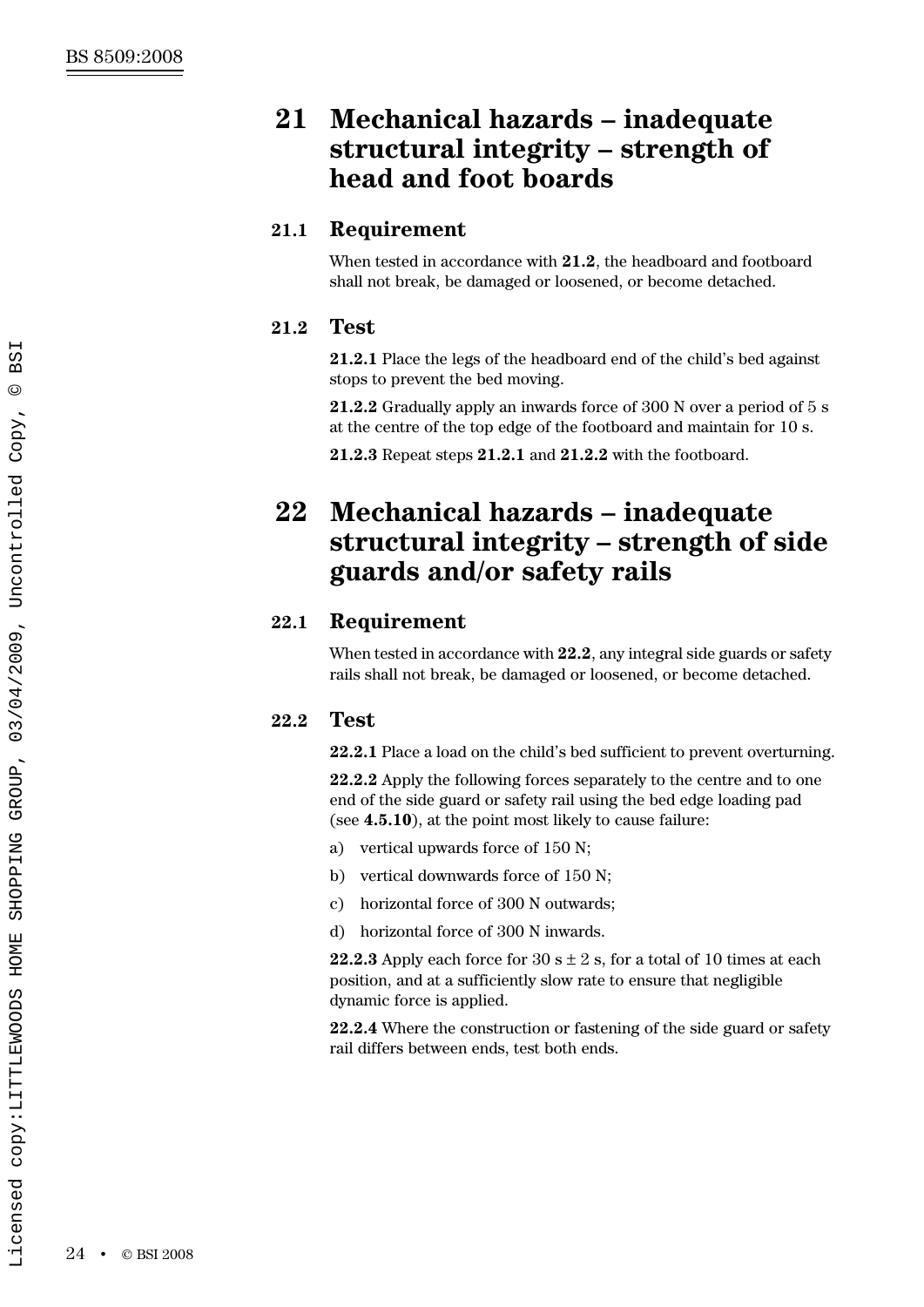## <span id="page-30-0"></span>**23 Mechanical hazards – inadequate structural integrity – strength of top rails for four poster features**

## **23.1 Requirement**

When tested in accordance with **[23.2](#page-30-2)**, the top rails of any four poster feature shall not break, be damaged or loosened, or become detached.

### <span id="page-30-2"></span>**23.2 Test**

**23.2.1** Place a load on the child's bed with an additional four poster feature sufficient to prevent overturning.

**23.2.2** Apply to the following a force of  $600 \text{ N}$  for  $60 \text{ s} \pm 2 \text{ s}$  by means of a 50 mm wide webbing strap, at a sufficiently slow rate to ensure that negligible dynamic force is applied:

- a) to the centre line (M) of the top side rail (see [Figure 20](#page-30-1));
- b) on the other top side rail;
- c) on the centre line (N) of one top end rail (see [Figure 21](#page-31-1)); and
- d) on the other top end rail.

#### <span id="page-30-1"></span>Figure 20 **Loading of top side rail**

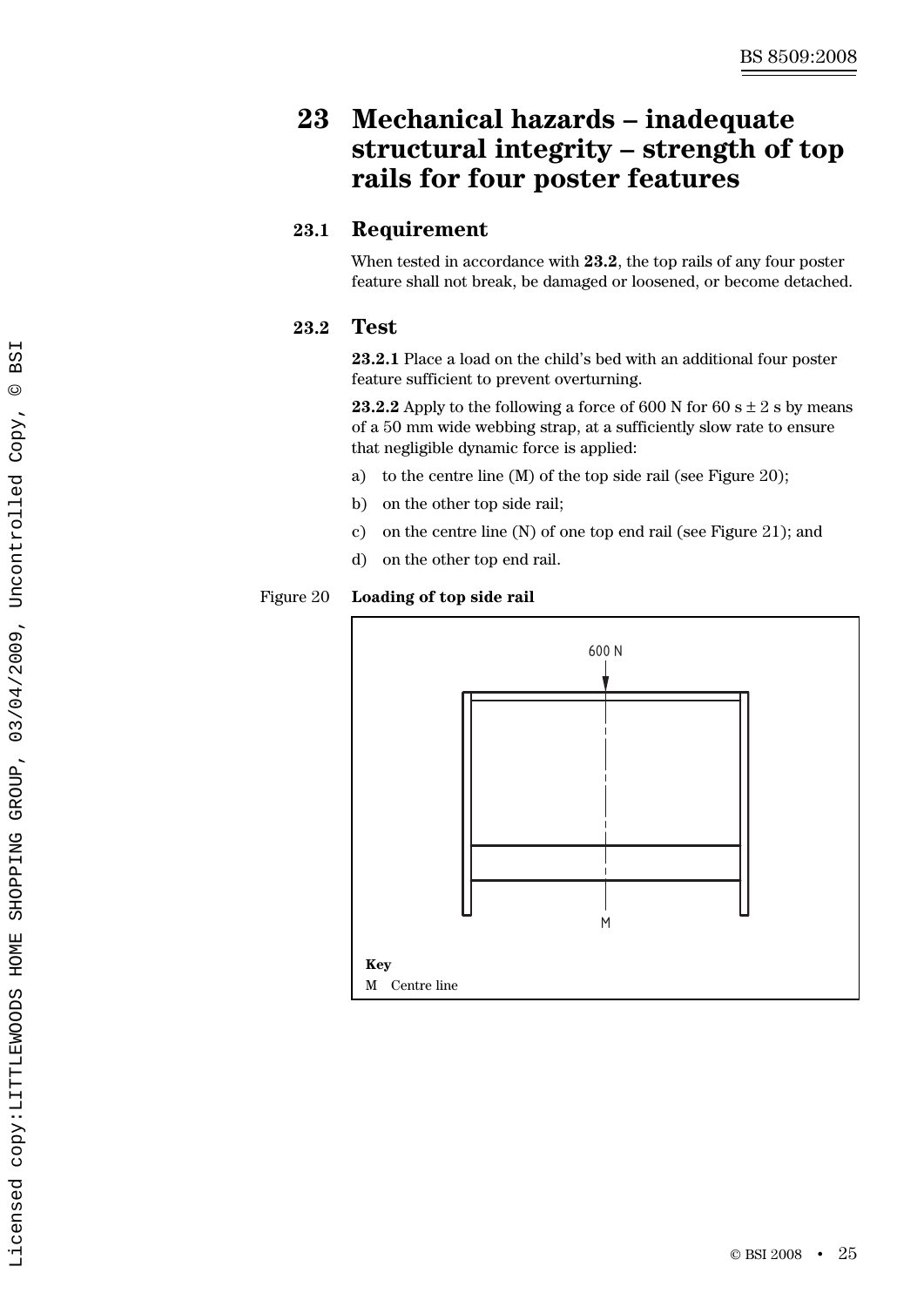<span id="page-31-1"></span>Figure 21 **Loading of top end rail**



## <span id="page-31-0"></span>**24 Product information**

## **24.1 Marking**

Children's beds shall be permanently marked with the following:

- a) the number and year of this British Standard, i.e. BS 8509:20081);
- b) the name, registered trade name or registered trade mark of either the manufacturer, distributor or retailer.

Markings shall be conspicuous and legible, and labels shall be securely attached.

## **24.2 Durability of marking**

#### **24.2.1 Requirement**

After testing in accordance with **[24.2.2](#page-31-2)**, any permanent label and/or marking shall not be removed and markings shall be legible.

#### <span id="page-31-2"></span>**24.2.2 Test**

Manually rub any permanent label and/or marking with a water dampened cloth for 20 s.

## **24.3 Purchase information**

The following information shall be provided at the point of sale:

<sup>1)</sup> Marking BS 8509:2008 on or in relation to a product represents a manufacturer's declaration of conformity, i.e. a claim by or on behalf of the manufacturer that the product meets the requirements of the standard. The accuracy of the claim is solely the claimant's responsibility. Such a declaration is not to be confused with third-party certification of conformity.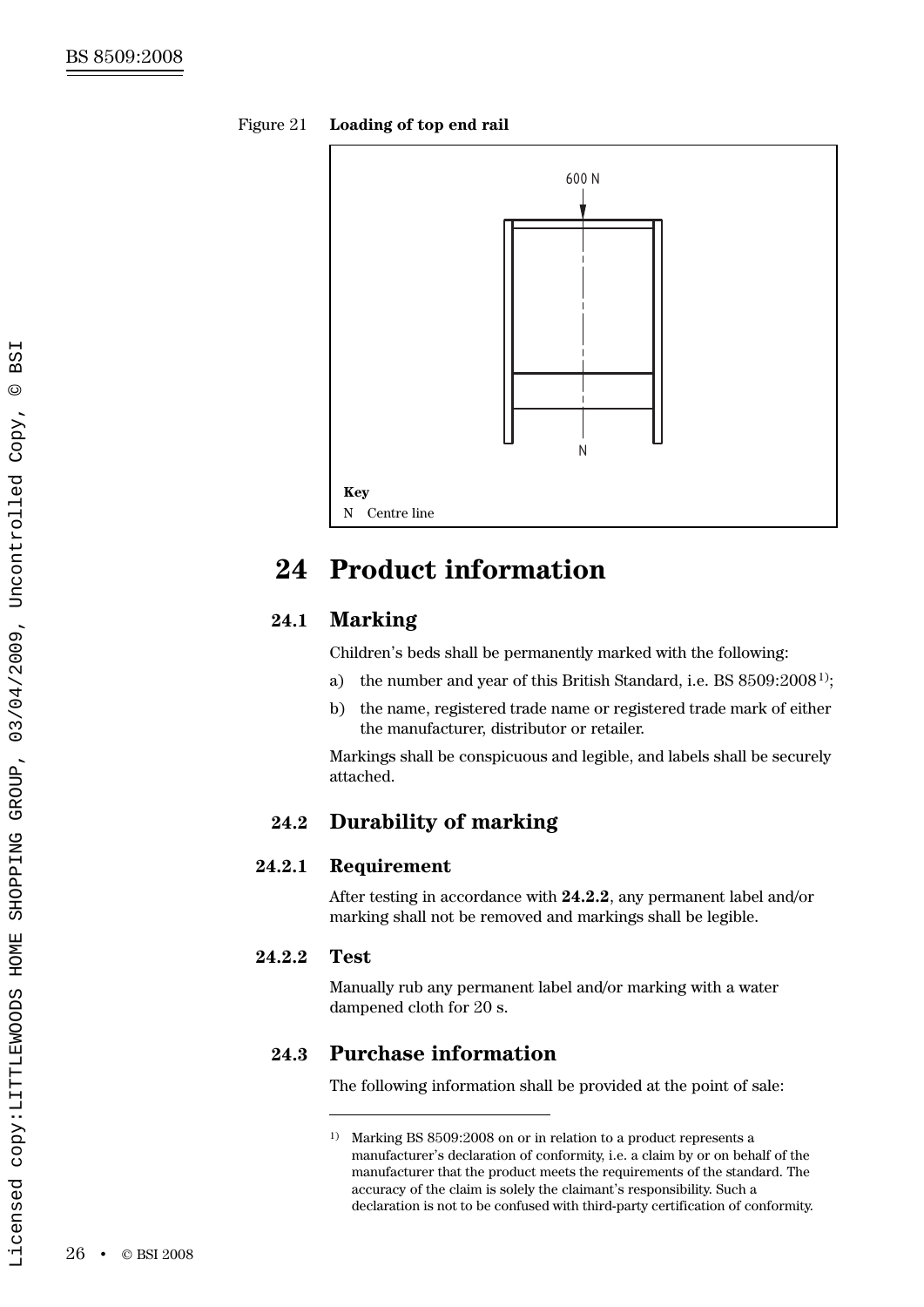- a) the age range of the child for which the child's bed is intended;
- b) the size of the mattress to be used with the child's bed, if one is not supplied;
- c) that the child's bed conforms to BS  $8509:2008^2$ ;
- d) means of identifying the product e.g. model number.

### **24.4 Instructions for use**

#### **24.4.1 General**

Instructions for the safe use of the child's bed shall be provided and shall be headed "IMPORTANT! KEEP FOR FUTURE REFERENCE" in letters not less than 5 mm high.

#### **24.4.2 Warnings**

The instructions shall contain the following warnings:

**WARNING.** Do not place this child's bed near heat sources, windows and other furniture. **WARNING.** Do not use this child's bed if any part is broken, torn or missing.

### **24.4.3 Additional information**

The instructions shall contain the following additional information:

- a) that the child's bed conforms to BS  $8509:2008^2$ ;
- b) the registered trade name or trademark of the manufacturer, distributor, importer or retailer;
- c) means of identification, e.g. model number;
- d) the age range of the child for which the child's bed is intended;
- e) the size of the mattress to be used with the child's bed;
- f) if applicable, an assembly drawing, list and description of all parts and tools required for assembly, and a diagram of the bolts and other fastenings required;
- g) a statement that all assembly fittings should always be tightened properly and checked periodically;
- h) cleaning and maintenance recommendations;
- i) that children are likely to play, bounce, jump and climb on beds, therefore the child's bed should not be placed too close to other furniture or windows, and should be placed either tight to any wall or have a gap of 300 mm between the wall and the side of the bed;
- j) where luminaires are included as part of the child's bed, a warning about electric shock and/or heat sources;
- k) a recommendation that any additional or replacement parts are obtained from the manufacturer or distributor.

<sup>&</sup>lt;sup>2)</sup> Marking BS  $8509:2008$  on or in relation to a product represents a manufacturer's declaration of conformity, i.e. a claim by or on behalf of the manufacturer that the product meets the requirements of the standard. The accuracy of the claim is solely the claimant's responsibility. Such a declaration is not to be confused with third-party certification of conformity.